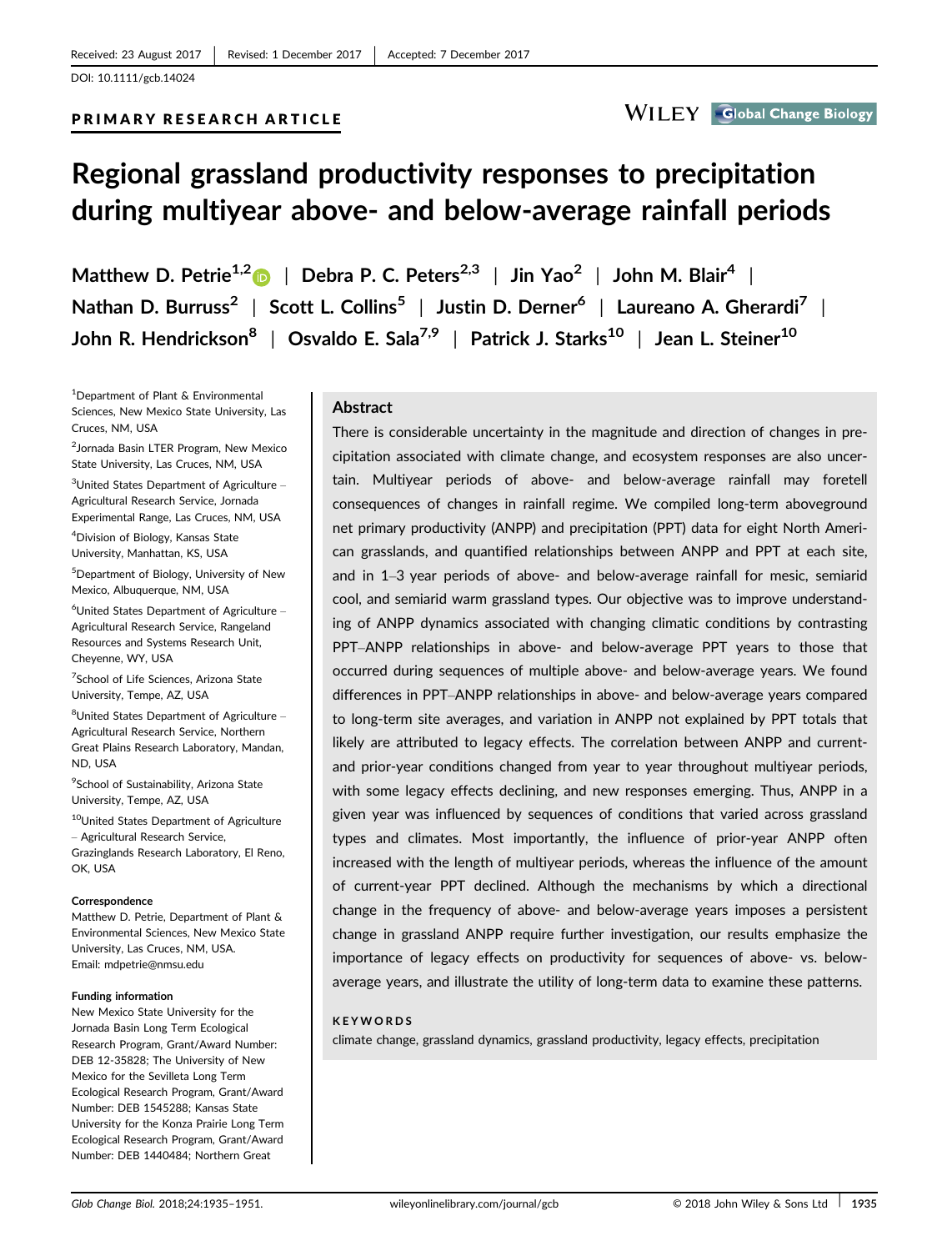Plains Research Laboratory, Grant/Award Number: CRIS 3064-21310-002-00D; Grazinglands Research Laboratory, Grant/ Award Number: CRIS 3070-13000-012-00D; Central Plains Experimental Range, Grant/ Award Number: CRIS 3012-21610-001-00D

# 1 | INTRODUCTION

Increasing temperatures and changing rainfall regimes are expected to have consequences for ecosystem dynamics across a range of scales, from fine-scale biogeochemical cycling to large-scale transitions between ecosystem states (Briggs et al., 2005; Fierer & Schimel, 2002; Peters, Yao, & Gosz, 2006). Although increasing temperatures will likely lengthen the growing season and promote higher productivity in temperate grasslands in spring and possibly reduce productivity in summer (Angert et al., 2005; Hufkens et al., 2016; Petrie, Brunsell, & Nippert, 2012), the complexities of how changes in precipitation affect productivity over multiple years are not well-understood (Mueller et al., 2016; Sala, Gherardi, Reichmann, Jobbagy, & Peters, 2012), and the magnitudes and even the directions of predicted changes in precipitation [PPT: mm] amount, seasonality, and intensity are uncertain (Greene & Seager, 2016; Gutzler & Robbins, 2011). Temperate grasslands experience high precipitation variability (annual amounts across grassland regions may range from 150 to 1,000 mm/year), and even small changes in the rainfall regime can have a strong effect on spatiotemporal grassland aboveground net primary productivity [ANPP:  $g m^{-2}$  year $^{-1}$ ] (Buis et al., 2009; Knapp, Ciais, & Smith, 2016). Although the importance of inter- and intraannual variability in precipitation has been examined for multiple grassland types (e.g., Knapp, Briggs, & Koelliker, 2001; Sala et al., 2012), and drought has long been recognized as an important driver of grassland dynamics (e.g., Weaver & Albertson, 1936), the potential responses to a directional change in the multiyear pattern of precipitation have rarely been investigated (e.g., Hoover & Rogers, 2016; Reichmann & Sala, 2014), especially with respect to sequences of years with above-average precipitation (Peters, Havstad, Archer, & Sala, 2015; Peters, Yao, Sala, & Anderson, 2012). The future of these grasslands may include directional changes in the frequency of one or both of multiyear above- and below-average periods, and also an associated change in the transition between them; thus it is important to ascertain how changes in the pattern of these sequences of years may affect future grassland productivity.

The central grasslands region of North America includes a number of distinct grassland types that differ in functional group and species composition, as well as in seasonal and annual precipitation and temperature patterns, all of which are expected to influence productivity responses to changes in rainfall (Lauenroth, Burke, & Gutmann, 1999). Production in these grasslands, which range across an aridity gradient from arid and semiarid to mesic, exhibits both similar and differing responses to seasonal and annual precipitation (Lauenroth et al., 1999). For example, in arid and semiarid southwestern US grasslands, the majority of ANPP occurs during the summer to fall growing season and is associated with episodic monsoon rainfall events (Collins et al., 2010; Mendez-Barroso, Vivoni, Watts, & Rodriguez, 2009; Petrie et al., 2016). In contrast, ANPP is driven by large, relatively frequent rain events over the entire growing season in mesic grasslands in the eastern central grasslands region (Knapp et al., 2001; Nippert, Knapp, & Briggs, 2006), and may be strongly influenced by nongrowing season soil moisture recharge in the north (Flanagan & Adkinson, 2011; Wever, Flanagan, & Carlson, 2002). As a result, mesic grasslands are more sensitive to seasonal and annual patterns of total precipitation, whereas semiarid and desert grasslands are more sensitive to precipitation at shorter timescales (Collins et al., 2014; Petrie et al., 2016). These grasslands all experience multiyear above- and belowaverage rainfall periods [\(www.ecotrends.info](http://www.ecotrends.info)), although most studies have focused on the effects of multiyear drought at individual sites [see Weaver and Albertson (1936) for multisite comparisons of multiyear drought effects, and Reichmann and Sala (2014) for both multiyear wet and dry effects]. Comparisons of the responses of ANPP to above- and below-average precipitation over multiple years have not been conducted for multiple grassland types in this region.

Although years with below- or above-average precipitation may decrease and increase productivity, respectively, these effects are not predictable across multiple grassland types or between multiple years (Nippert et al., 2006; Vermeire, Heitschmidt, & Rinella, 2009; Wilcox, Blair, Smith, & Knapp, 2016). Thus, it is difficult to ascribe changes in ANPP to changes in specific precipitation patterns. There is growing evidence that the legacy of prior-year conditions including plant available nutrients, meristem density, herbaceous biomass, temperature, and soil moisture can influence current-year ANPP (see Hermance, Sulieman, & Mustafa, 2016), although these legacies are difficult to disentangle from each other and may accumulate over a sequence of years (Gherardi & Sala, 2015; Mueller et al., 2016; Peters, Yao, Browning, & Rango, 2014; Reichmann, Sala, & Peters, 2013a). Furthermore, emergent responses, which occur subsequent to the first year of a multiyear rainfall period, have received little attention, in part because extended above- or below-average rainfall periods are expected to occur infrequently and are therefore impossible to observe a priori. Recent observations suggest that grassland responses to external forcings can change over multiple years as a result of legacies (Jones, Collins, Blair, Smith, & Knapp, 2016; Ratajczak et al., 2017), and comparing legacy and emergent components of ANPP in different grassland types can provide a more comprehensive understanding of how these processes influence ecosystem responses over periods of multiple years.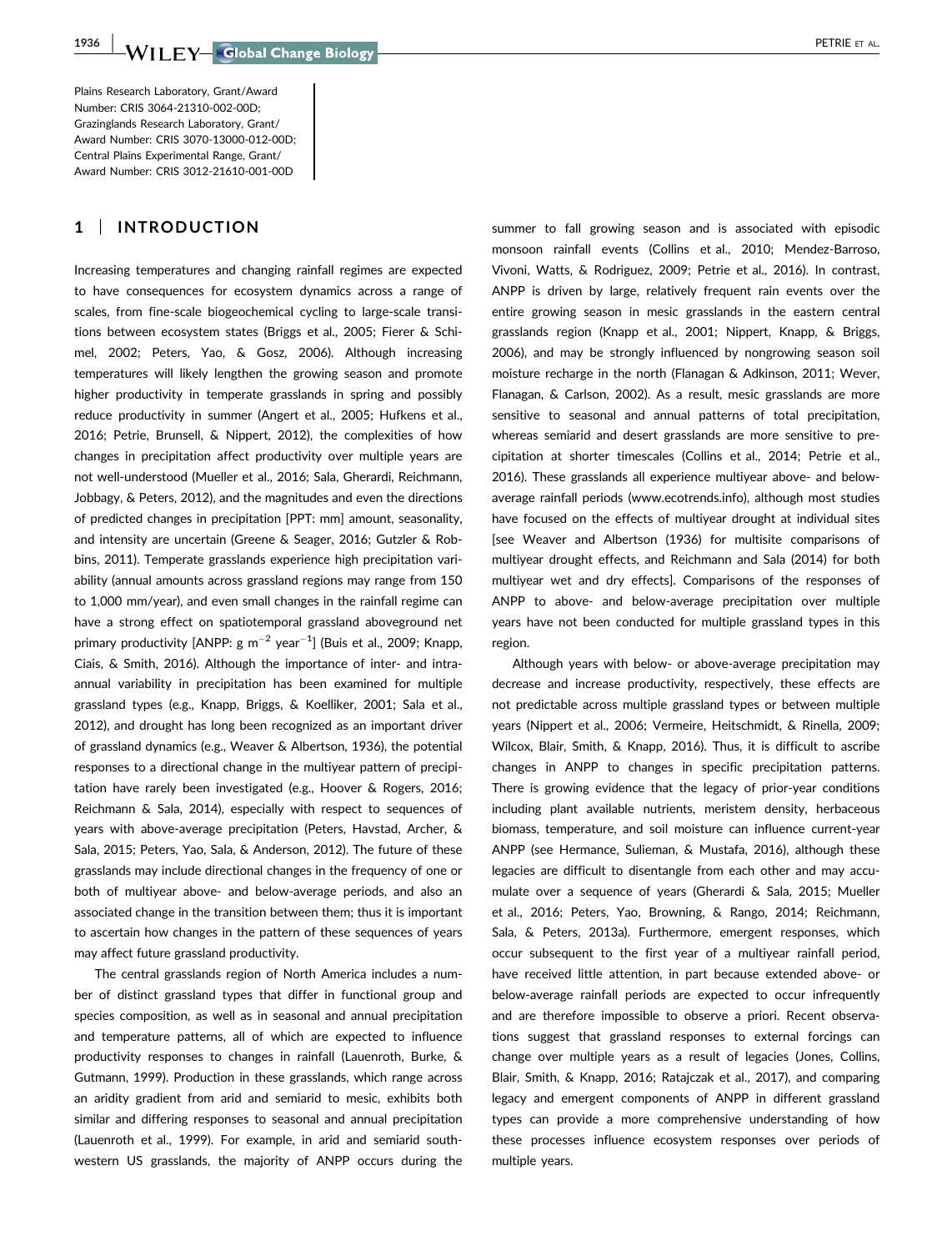The majority of climate impact studies in grasslands have used short-term (1–3 year) manipulative experiments to examine effects of increases or decreases in precipitation on ecosystem processes (Heisler-White, Blair, Kelly, Harmoney, & Knapp, 2009; Reichmann, Sala, & Peters, 2013b; Yahdjian & Sala, 2010), or have used remote sensing to examine ecological responses to weather and climate variability (Zhang, Wylie, Ji, Gilmanov, & Tieszen, 2010; Zhang et al., 2011). There are studies that reported data for time periods longer than 50 years such as Lauenroth and Sala (1992), but they are relatively rare [see Sala et al. (2012) for a list of long time period ANPP studies]. Statistical or simulation models based on results of short-term studies are often used to predict longer term ecological responses to scenarios of predicted climate change (e.g., Gang et al., 2015; Hufkens et al., 2016; Liang et al., 2017). Although experiments and remote sensing are expanding in scope and scale, short-term observations and their model-based extensions have limited ability to predict events and processes that require long-term observations, such as plant population dynamics during or subsequent to a period of above- or below-average rainfall years (e.g., Peters et al., 2014). Long-term manipulative experiments of multiyear above- or below-average rainfall periods are beginning to investigate these processes, yet they are challenging and are not commonly conducted (see Gherardi & Sala, 2015; Zhu, Chiariello, Tobeck, Fukami, & Field, 2016; for exceptions). Remotely sensed data are only beginning to comprise enough years to examine ecosystem responses through time, and to inform regional modeling efforts (Gang et al., 2015; Hufkens et al., 2016; Liang et al., 2017). Alternatively, existing monitoring data of ecosystem responses under natural conditions over sufficient time periods to comprise extended above- or below-average periods can provide novel information on ecological patterns not captured by other techniques. These long-term data are increasingly available for other types of extreme, infrequent events, such as drought and wildfire (Anderson, Ellis, von Dohlen, & Romme, 2004; Easterling et al., 2000). We were especially interested in the ability of long-term data to capture legacy and emergent sensitivities of ANPP to precipitation over multiyear above- or below-average rainfall periods. Legacy effects have been quantified as the difference between the observed and the expected production based on long-term relationship between production and precipitation (Reichmann, Sala, & Peters, 2013b; Sala et al., 2012). Here, our definition of legacies is constrained to significant effects of prior-year PPT or ANPP on current-year ANPP. These legacies may occur in any year. We define emergent responses as current- and prior-year effects that do not occur normally, and instead occur subsequent to the first year of a multiyear rainfall period.

We hypothesized that the influence of legacies would differ between mesic and semiarid grassland types [Sala et al. (2012) found increasing legacy effects with mean annual precipitation], that their influence may increase during extended above- or below-average periods, and that new emergent responses may occur during these periods. Additionally, we hypothesized that ANPP in mesic grasslands would be proportionally less sensitive to small changes in year

PETRIE ET AL. 1937<br> **Coloral Change Biology — WII FY** 1937

to year precipitation variability than in semiarid grasslands due to higher nutrient status and living biomass, which decreases their sensitivity to precipitation (Knapp et al., 2015; McCulley, Burke, & Lauenroth, 2009). Conversely, we expected ANPP in semiarid grasslands to be less sensitive to below-average years and drought because perennial grasses in these ecosystems are more drought tolerant than those in mesic ecosystems (Knapp et al., 2015). Recent studies in semiarid warm (arid) grasslands show that multiple sequential above-average years are needed for perennial grasses to respond through the production of seeds, germination and establishment of seedlings, and survival of young adult plants (Peters et al., 2014), whereas this sequence may be shorter in mesic grasslands because seed storage in the soil is more persistent, nutrients are more available, and loss of grass cover and meristem density is less frequent (Reichmann & Sala, 2014; Seastedt & Knapp, 1993). Thus, we expect mesic grasslands to be more sensitive to high precipitation than semiarid grasslands in the first above-average year following a below-average year or multiyear period.

We used a unique set of long-term (≥10 years) observations of ANPP and precipitation beginning in 1928 from eight grassland sites in the Great Plains and southwestern United States. Our goals were to examine relationships between these variables during multiyear above- or below-average periods throughout the central grasslands region, and to investigate variability in productivity responses to above- and below-average precipitation for mesic, semiarid cool, and semiarid warm grassland types. By evaluating relationships of precipitation with productivity (PPT–ANPP) over relatively longer intervals, we determined how single to multiyear above- or below-average periods shape ANPP through the legacy effects of prior conditions or through novel emergent responses that occur following one or more above- or below-average years, and we identified focal points for future investigation of legacy effects in grasslands. Our objectives were to: (i) improve our understanding of PPT–ANPP relationships in above- or below-average rainfall years for different North American grasslands, (ii) characterize single above- or below-average years and multiple year periods in these grasslands in the context of interannual precipitation variability, and (iii) contrast the importance of current conditions, prior-year legacies, and emergent responses to ANPP over sequences of 1–3 above- or below-average years, the longest periods sufficiently captured by these data for statistical analysis.

## 2 | MATERIALS AND METHODS

#### 2.1 | Site characteristics

The central grasslands region of North America encompasses a large percentage of the total land area (12.5%) and consists of five major grassland types distinguished by the ecophysiology of the dominant species ( $C_3$ -cool season,  $C_4$ -warm season) and growth form of the plant community (short, mid, tall; Lauenroth et al., 1999). Grassland types occur along an aridity gradient from arid and semiarid in the west to mesic in the east, and a mean annual temperature gradient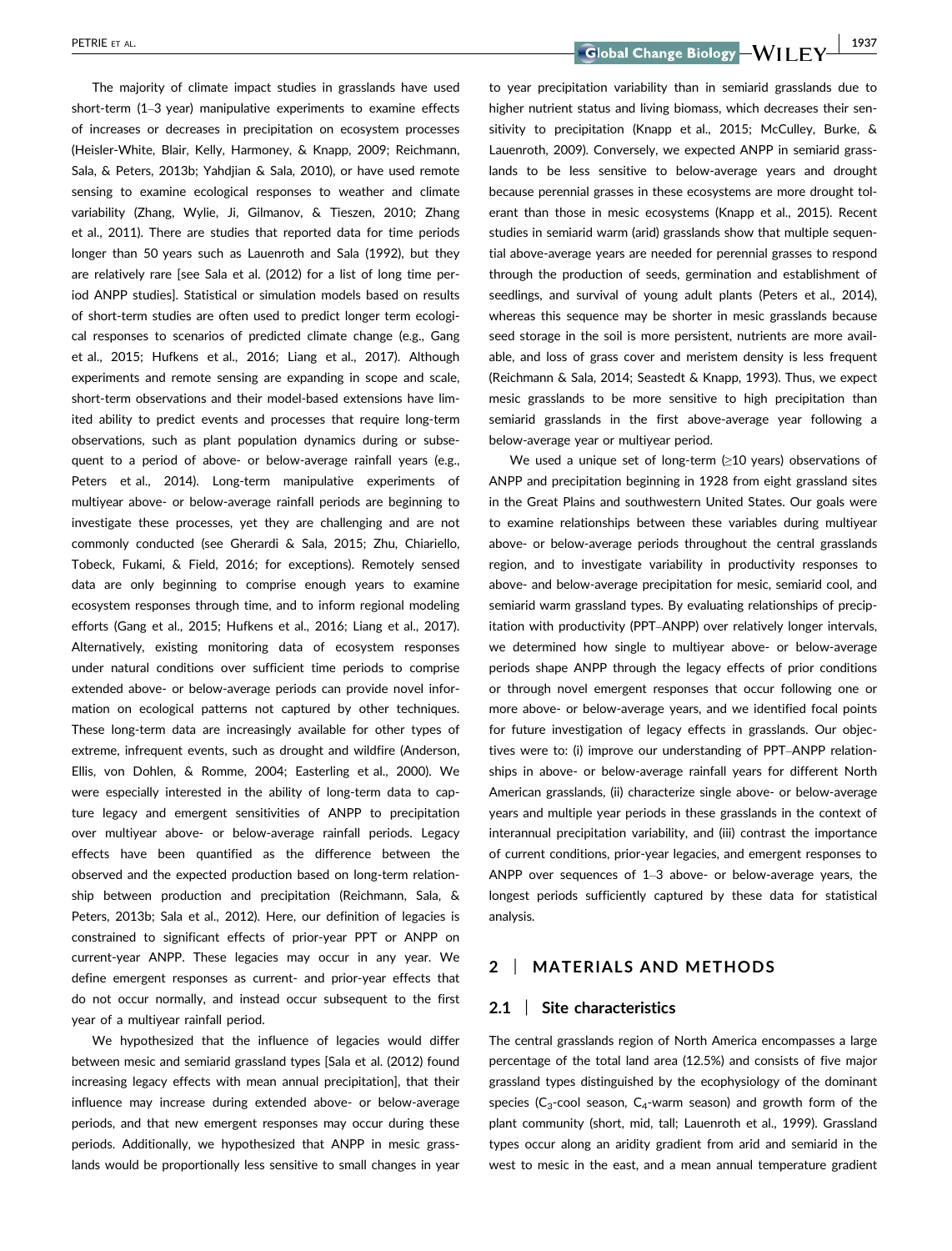1938 WII FY Global Change Biology **| Contract to the COVID-STAND OF ALL PETRIE ET AL.** 

from 3°C in the north to 22°C in the south (Lauenroth et al., 1999; Peters et al., 2008). Productivity in these grasslands is driven primarily by warm-season PPT, although cool-season PPT and soil moisture recharge are important in cooler subregions (Flanagan & Adkinson, 2011; Zhang et al., 2010).

We focused on eight grassland sites with long-term ANPP and PPT data (Figures 1a and 2). Two sites are part of the US Department of Agriculture Long Term Agroecosystems Research (LTAR) Network ([https://ltar.nal.usda.gov/\)](https://ltar.nal.usda.gov/), two sites are part of the National Science Foundation Long Term Ecological Research (LTER) Network ([https://lternet.edu/\)](https://lternet.edu/), three sites are part of both networks, and one site is independent (Table 1). We classified sites into three grassland types based on Lauenroth et al. (1999) and then grouped by climate for analysis: (i) mesic grasslands including two tallgrass prairie grasslands in KS and OK (KNZ and GRL) and one southern mixedgrass site in KS (HYS), (ii) semiarid cool grasslands including one shortgrass steppe grassland in CO (SGS) and two northern mixed grasslands in ND and WY (HPG and NGP), and (iii) semiarid warm grasslands including two Chihuahuan Desert mixed grasslands in central (SEV) and southern (JRN) NM (Figure 1a, Table 1). These grasslands experience differing precipitation [PPT: mm] totals, mean annual air temperature [MAT: °C], and have differing productivity (Table 1; Figure 1b).

#### 2.2 | Data sources

Our selection of sites was determined by availability of long-term field measurements (≥10 years) of ANPP and PPT that included at least one sequence of 3+ consecutive above- or below-average rainfall years (sensu; Peters et al., 2012). Years with missing ANPP data were excluded from the analysis and are not included in our total of 336 analysis years, although we retained PPT data to count multiple wet and dry years when corresponding ANPP data were not available. We used ungrazed grassland locations on representative soils for analysis. ANPP data collection and postprocessing methodology differed between sites, and although we only report values for total herbaceous vegetation, changes in species or lifeform composition may be an additional source of uncertainty.

When possible, we obtained monthly total PPT data from meteorological stations colocated at ANPP measurement sites. When local PPT data were not available, we obtained data from the nearest National Oceanic and Atmospheric Administration National Climatic Data Center (NCDC)/NOAA National Centers for Environmental Information (NCEI;<https://www.ncdc.noaa.gov/>) meteorological station (Table 1). These data provide the best characterization of PPT received at each ANPP measurement site, and the multiyear time periods we analyzed resulted in average annual PPT values within 10% of regional mean values for all sites. We defined an above-average water year or growing season as those with a positive  $(>0)$  precipitation anomaly [Pa:  $(PPT - \overline{PPT}) / \sigma^2_{PPT}$  of site data compared to the regional, longterm PPT average and standard deviation from NCDC data, and defined a below-average water year similarly (Pa  $<$  0). To calculate long-term average and standard deviation of PPT for each site, we obtained monthly PPT data from 1910 to 2014 for the nearest 1–3 US Historical Climatology Network meteorological stations with similar site characteristics for all sites except for CPR and HPG (Williams et al., 2013). CPR and HPG are located in a region that experiences very high regional rainfall variability and a high degree of heterogeneity in grassland responses to PPT, and we therefore only used local long-term data to calculate long-term average and standard deviation of PPT for these sites. By comparing local data to long-term regional averages, we were able to somewhat ameliorate uncertainties in site PPT measurements by focusing on Pa.

### 2.3 | Data analysis

We evaluated PPT–ANPP relationships over four PPT time periods: calendar year, water year (October–September), growing season (May–September), and nongrowing season (October–April). Water year PPT was a slightly better predictor of ANPP on average for the mesic and semiarid cool grassland sites of our study, and for all grasslands on average, whereas growing season PPT was a slightly better predictor only for semiarid warm grasslands (not shown). Thus, we selected water year comparison among sites. To compare the sensitivity of ANPP to PPT in single above- and below-average years (Obj. 1), we regressed PPT–ANPP in groupings of above-average water years, below-average water years, and all water years combined for each grassland site. To better characterize above- and below-average years and multiyear periods (Obj. 2), we evaluated the pattern and frequency of single and multiyear periods for these grassland sites, contrasted the seasonal distribution of PPT between above- and below-average water years, and explored the relationship between growing season PPT and water year PPT at these sites.

To contrast the importance of current conditions, prior-year legacies, and emergent responses to ANPP (Obj. 3), we first correlated ANPP and ecosystem water-use efficiency (WUE:  $g$  m $^{-2}$  mm $^{-1}$ ) to current-year and prior-year (n-1) conditions (legacies) for all above- and below-average water years and growing seasons, which identified broad relationships in mesic, semiarid cool, and semiarid warm grassland types. To identify patterns in legacy and emergent responses from year-to-year during multiyear above- and below-average periods, we focused on the pattern of significant relationships for differing time windows of analysis. Within periods of consecutive above- and below-average growing season and water year rainfall, we correlated ANPP to explanatory variables (ANPP, PPT) in the current and preceding water year or growing season (i.e., all 2nd years compared to the 2nd and 1st). By focusing on the proportion of significant relationships over different windows of analysis and their average slope, we characterized how legacy effects changed and emergent responses developed over multiple years of above- or below-average rainfall without knowing exactly what windows of analysis contained the most information. We identified six windows of analysis for mesic,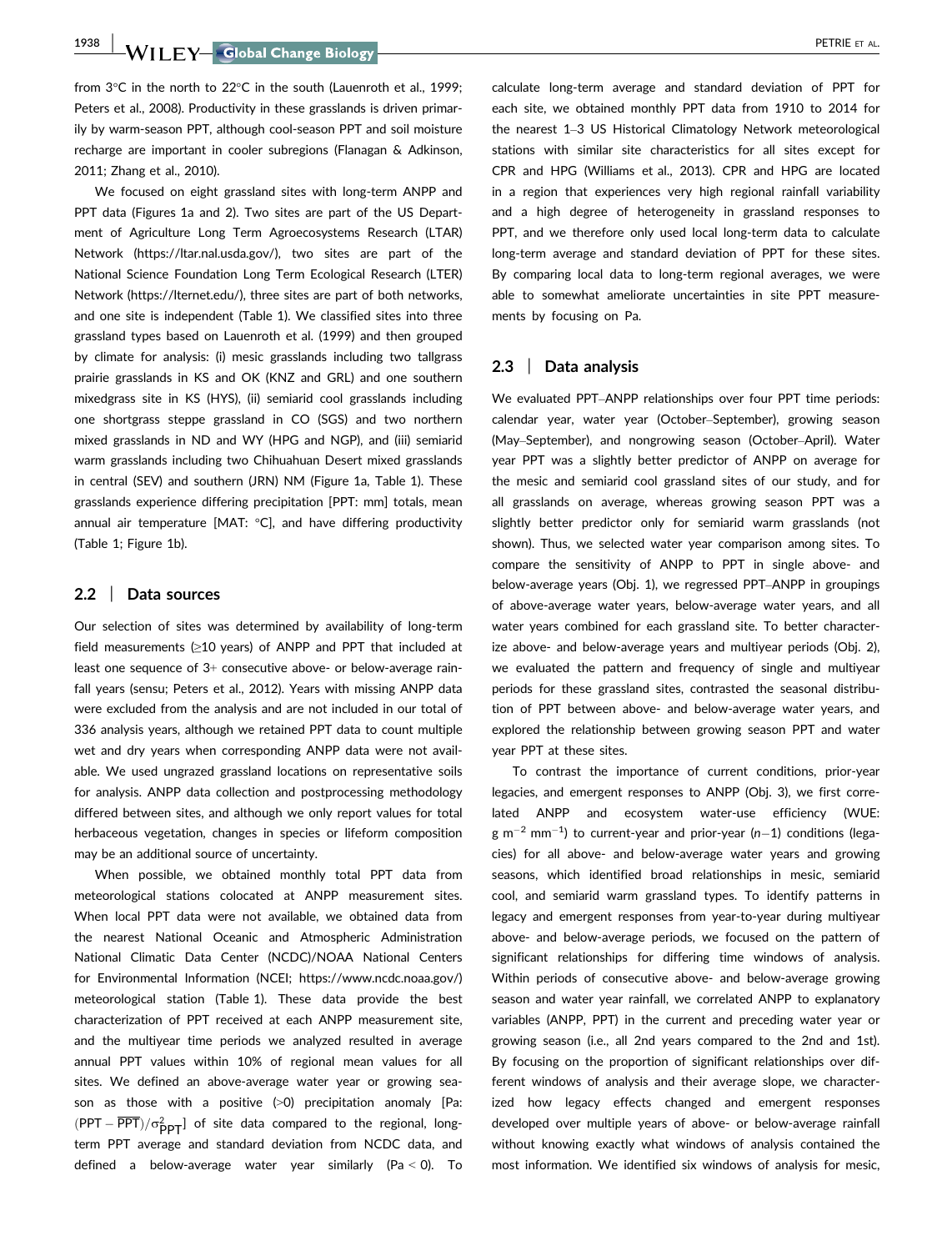

FIGURE 1 Map of grassland sites, with the United States EPA Great Plains ecoregion in gray (Panel a). Scatterplot of observed mean annual precipitation [MAP: mm] and mean annual air temperature [MAT: °C] for each grassland site (Panel b). Error bars show the standard deviation in annual MAP and monthly MAT [Colour figure can be viewed at wileyonlinelibrary.com]

semiarid cool, and semiarid warm grassland groupings: all years and growing seasons in all above- or below-average periods (two windows; high degrees of freedom), water years and growing seasons in a 2-year above- or below-average period (two windows; moderate degrees of freedom), and water years and growing seasons in a 3-year above- or below-average period (two windows; low degrees of freedom). We identified legacies and emergent responses by grassland type (mesic, semiarid cool and semiarid warm) because individual sites often did not include sufficient observations of multiyear periods. All analyses were conducted using R-project statistical computing software (R Development Core Team, 2016), and significance was determined at  $p < .05$ .

# 3 | RESULTS

# 3.1 | Obj. 1: Current-year and legacy effects in PPT–ANPP relationships in single above- and belowaverage rainfall years

Aboveground net primary productivity was positively correlated to water year PPT at all grassland sites, and in above- and below-average water years at all sites with sufficient observations (Figure 3). Generally, the slope of PPT–ANPP was highest in semiarid warm grasslands (JRN, SEV), and was lowest in semiarid cool grasslands (CPR, HPG, and NGP). The slope of PPT–ANPP differed among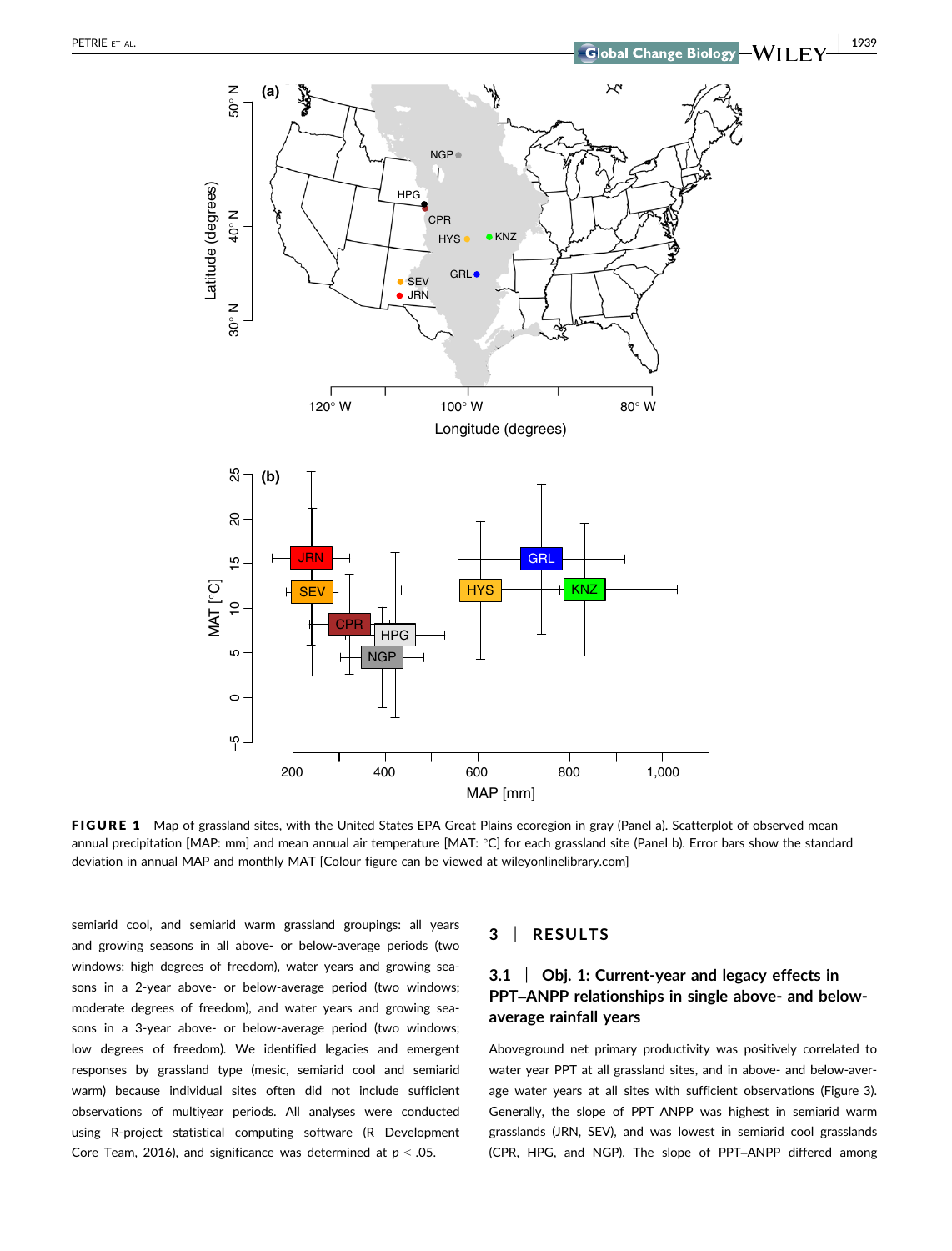

**FIGURE 2** Timeseries of water year precipitation [PPT: mm] and aboveground net primary production [ANPP:  $g/m^2$ ] for each grassland site. Water year PPT anomaly [Pa: (PPT —  $\overline{\mathrm{PPT}})/\sigma^2_{\mathrm{PPT}}$ ]>1.0 is indicated by blue dots, and water year Pa < —1.0 is indicated by red dots. JRN data<br>included three grassland sites [Colour figure can be viewed at wileyonl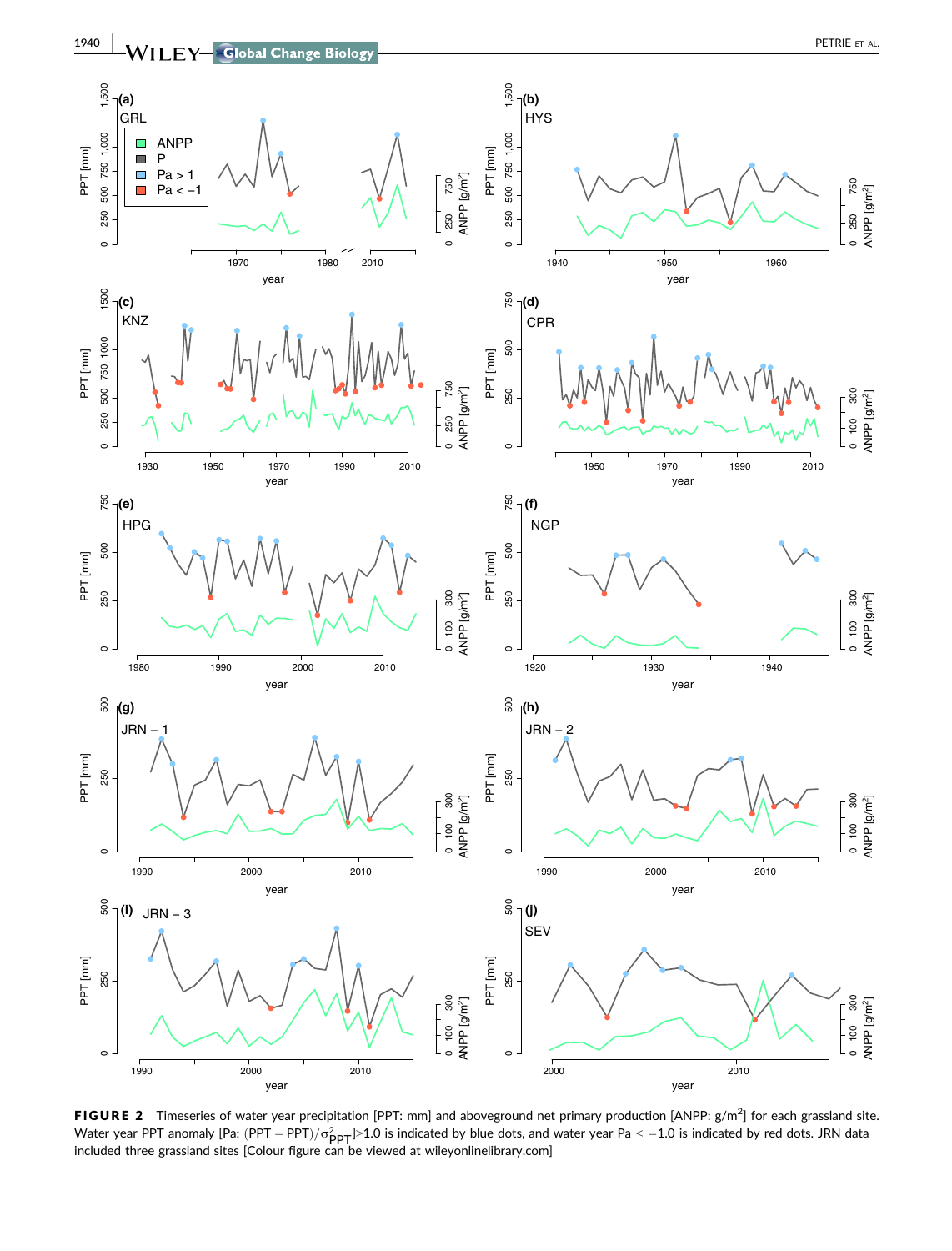| Site Name, Affiliation               | $\mathbf{r}$   | Grassland<br>type  | Latitude<br>$\overline{\mathbf{N}}$ | Longitude<br>[Mo] | Elevation<br>$\overline{E}$ | Regional MAP<br>[mm] | Study MAP<br>[mm] | <b>NAT</b><br><b>D</b> °l | ANPP [g/<br>m <sup>2</sup> | years<br>#     | Data range | Data source                                                                                                                                                                                                                                                                                                                                                                                           |
|--------------------------------------|----------------|--------------------|-------------------------------------|-------------------|-----------------------------|----------------------|-------------------|---------------------------|----------------------------|----------------|------------|-------------------------------------------------------------------------------------------------------------------------------------------------------------------------------------------------------------------------------------------------------------------------------------------------------------------------------------------------------------------------------------------------------|
| Grazing lands Research               | GRL            | ς<br>Σ             | 35.55                               | 98.04             | 420                         | $741 + 187$          | $744 \pm 180$     | 15.5                      | $216 \pm 79$               | $\frac{8}{18}$ | 1966-1977  | PPT: GRL LTAR                                                                                                                                                                                                                                                                                                                                                                                         |
| Laboratory (LTAR)                    |                |                    |                                     |                   |                             |                      |                   |                           |                            |                | 2009-2014  | ANPP: R5-R8 watersheds 1966-1977<br>exclosure experiment 2009-2015                                                                                                                                                                                                                                                                                                                                    |
| Hays Mixed Prairie                   | <b>SAH</b>     | $\frac{c}{\Sigma}$ | 38.86                               | 99.33             | 600                         | ± 150<br>559         | $606 \pm 171$     | 12.0                      | $291 \pm 118$              | 24             | 1941-1964  | PPT: Hays, NOAA NCDC                                                                                                                                                                                                                                                                                                                                                                                  |
|                                      |                |                    |                                     |                   |                             |                      |                   |                           |                            |                |            | ANPP: Hulett and Tomanek (1969)                                                                                                                                                                                                                                                                                                                                                                       |
| Konza Prairie (LTER)                 | KNZ            | ς<br>Σ             | 39.09                               | 96.58             | 380                         | $826 \pm 198$        | $833 \pm 201$     | 12.1                      | $354 \pm 135$              | ጽ              | 1928-2016  | PPT: NOAA NCDC 1928-1967                                                                                                                                                                                                                                                                                                                                                                              |
|                                      |                |                    |                                     |                   |                             |                      |                   |                           |                            |                |            | HQ1MET station 1988-2016, KNZ<br>LTER                                                                                                                                                                                                                                                                                                                                                                 |
|                                      |                |                    |                                     |                   |                             |                      |                   |                           |                            |                |            | ANPP: FHK sites 1-5 1928-1967                                                                                                                                                                                                                                                                                                                                                                         |
|                                      |                |                    |                                     |                   |                             |                      |                   |                           |                            |                |            | 01b site 1984-2016, KNZ LTER                                                                                                                                                                                                                                                                                                                                                                          |
| Central Plains                       | CPR            | SC                 | 40.82                               | 104.75            | 1,600                       | $312 + 87$           | $312 + 87$        | 8.2                       | $96 \pm 28$                | $\overline{7}$ | 1939-2012  | PPT: ARS Headquarters 1939-1990                                                                                                                                                                                                                                                                                                                                                                       |
| Experimental Range<br>(LTAR/LTER)    |                |                    |                                     |                   |                             |                      |                   |                           |                            |                |            | ESA 11 & 12 1983-2012, CPR LTAR                                                                                                                                                                                                                                                                                                                                                                       |
|                                      |                |                    |                                     |                   |                             |                      |                   |                           |                            |                |            | ANPP: GI site 1939-1990                                                                                                                                                                                                                                                                                                                                                                               |
|                                      |                |                    |                                     |                   |                             |                      |                   |                           |                            |                |            | ESA site 1983-2012, CPR LTAR                                                                                                                                                                                                                                                                                                                                                                          |
| High Plains Grassland                | C<br>H         | SC                 | 41.20                               | 104.89            | 2,100                       | $385 + 84$           | $421 \pm 108$     | 6.0                       | $146 \pm 60$               | 32             | 1982-2014  | PPT: HPG LTAR                                                                                                                                                                                                                                                                                                                                                                                         |
| (LTAR)                               |                |                    |                                     |                   |                             |                      |                   |                           |                            |                |            | ANPP: CL, CM, CH, HPG LTAR                                                                                                                                                                                                                                                                                                                                                                            |
| Northern Great                       | GP<br>Z        | SC                 | 46.77                               | 100.92            | 590                         | $405 + 100$          | $393 + 90$        | 5.5                       | $44 \pm 36$                | 17             | 1920-1944  | PPT: Mandan, NOAA NCDC                                                                                                                                                                                                                                                                                                                                                                                |
| Laboratory (LTAR)<br>Plains Research |                |                    |                                     |                   |                             |                      |                   |                           |                            |                |            | ANPP: NGP LTAR                                                                                                                                                                                                                                                                                                                                                                                        |
| Jornada Experimental                 | R <sub>K</sub> | $\gtrsim$          | 32.62                               | 106.74            | 1,310                       | $232 + 79$           | $242 + 84$        | 15.6                      | $137 + 81$                 | 78             | 1990-2015  | PPT: BASN, IBPE, SUMM, JRN LTER                                                                                                                                                                                                                                                                                                                                                                       |
| Range (LTAR/LTER)                    |                |                    |                                     |                   |                             |                      |                   |                           |                            |                |            | ANPP: BASN, IBPE, SUMM, JRN<br>LTER                                                                                                                                                                                                                                                                                                                                                                   |
| Sevilleta National                   | SEV            | SW                 | 34.35                               | 106.88            | 1,610                       | $266 \pm 106$        | $236 \pm 56$      | 11.8                      | $75 + 43$                  | 17             | 1999-2015  | PPT: 5 points, SEV LTER                                                                                                                                                                                                                                                                                                                                                                               |
| Wildlife Refuge (LTER)               |                |                    |                                     |                   |                             |                      |                   |                           |                            |                |            | ANPP: 5 points, SEV LTER                                                                                                                                                                                                                                                                                                                                                                              |
|                                      |                |                    |                                     |                   |                             |                      |                   |                           |                            |                |            | Regional mean annual precipitation [MAP: mm] and mean annual temperature [MAT: °C] are values from 1910 to 2014 from the nearest 2-3 United States Historical Climatology Network sites or from<br>local long-term data for CPR and HPG, whereas Study MAP and ANPP are values from each site's study period. A small percentage of years at CPR, KNZ, HPG and NGP do not have available data. Grass- |

TABLE 1 Site names, affiliations (Long Term Agroecosystem Research (LTAR) and Ecological Research (LTER) Networks) and characteristics TABLE 1 Site names, affiliations (Long Term Agroecosystem Research (LTAR) and Ecological Research (LTER) Networks) and characteristics

land types are mesic (MG), semiarid cool (SC), and semiarid warm (SW).

land types are mesic (MG), semiarid cool (SC), and semiarid warm (SW).

| 1941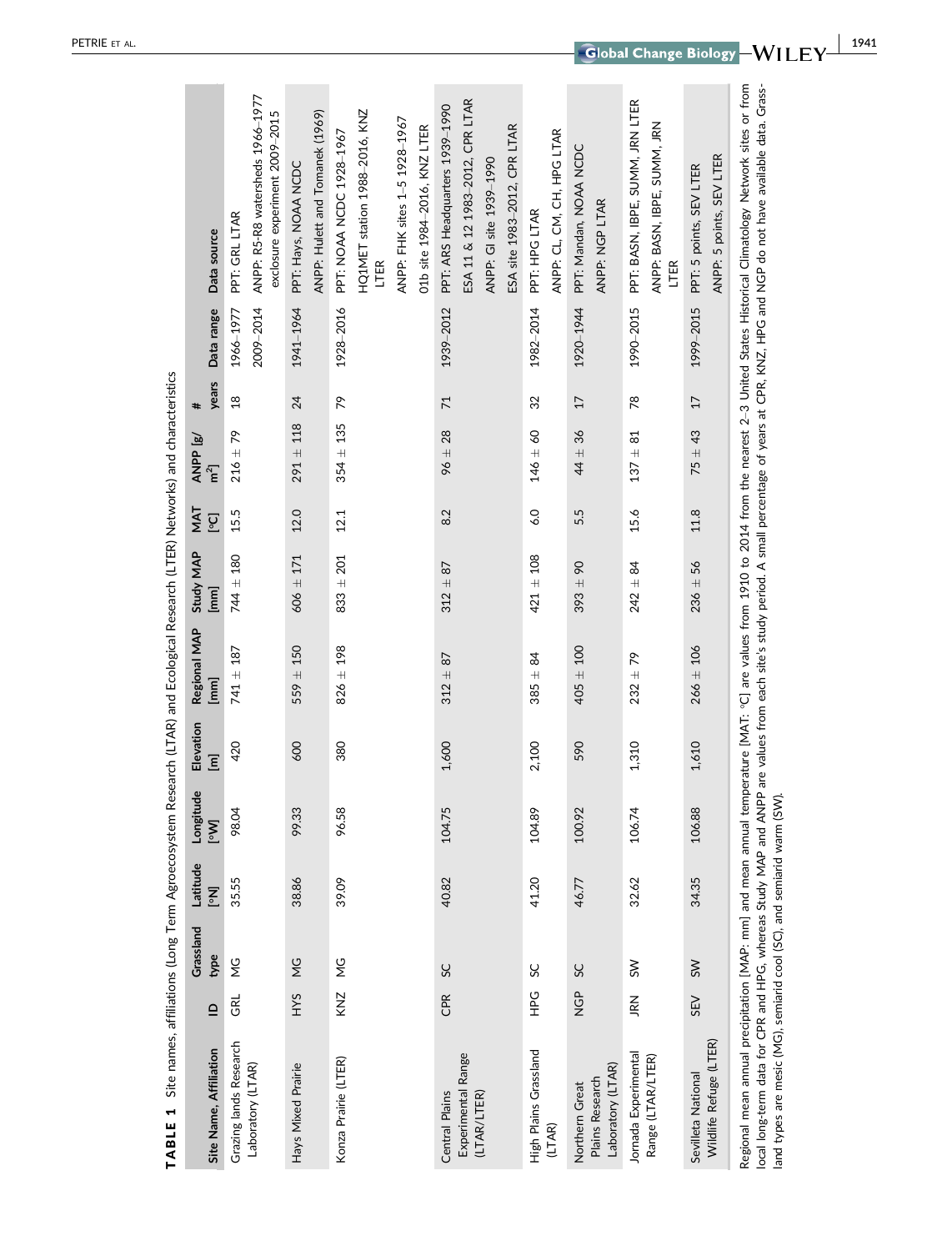1942 WII FY Global Change Biology **Communication of the Contract Office AL.** 

above-average water years, below-average water years, and all years combined at most grassland sites, yet there was no pattern in these slopes across sites or within grassland types (Figure 3). Comparisons of below-average (Pa  $\leq$  0) and slightly above-average (Pa = 0.0–1.0) water years at individual sites showed that ANPP is significantly lower in water years with even slightly below-average PPT (Pa  $\sim$  -0.05 to -1.0) compared to years with average precipitation  $(p < .05)$ .

# 3.2 | Obj. 2: PPT in above- and below-average years compared to multiyear periods

The majority of water year PPT occurs from March through October in mesic and semiarid cool grasslands (86% and 87%, respectively), and from July through October in semiarid warm grasslands (61%), when the largest increase or decrease in monthly rainfall also occurred (Figure 4). This highlights the importance of both water year PPT and growing season PPT on total ANPP. Generally, growing season and water year PPT exhibit similar anomalies, with the average Pearson's  $r = 0.72 \pm 0.28$ , with notably lower r values only at SEV, which had data spanning a relatively low number of years (Figure 5). Across all grassland sites, water years that were out of phase with growing season rainfall (one above-average, one below) occurred in only 20% of years, and had a low average Pa of  $\pm 0.35$ . Thus, for these grassland sites, it can be expected that an aboveaverage growing season is of similar relative magnitude to its coinciding water year because it is uncommon for them to be out of phase, and out-of-phase conditions are usually small in magnitude and occur during years with near-average PPT, such that Pa is small (Figure 5). As a result, months with the largest average rainfall magnitude drive differences between above- and below-average growing seasons and water years in nearly every year on record. The proportion of above- and below-average water years was similar over the time periods of our study (55% above the regional average, 45% below-average; Table S1). Both above- and below-average multiyear periods occur frequently in these grasslands; 51% of water years on record were year 2+ of a multiyear above- and below-average period, and 27% of years were year 3+ (Table S1).

# 3.3 | Obj. 3: Legacy effects and emergent responses on ANPP during above and below-average multiyear periods

Although ANPP was positively correlated to PPT at all grassland sites (Figure 3), we observed variation in ANPP that was higher or lower than water year and growing season PPT would suggest (Figure 5). We hypothesized that these variations in ANPP were due to the legacy effect of prior years, which would— in the context of PPT variability— support higher ANPP as a multiyear above-average period progressed, and would inhibit ANPP in a similar below-average period (see Figure 6b for an example). Yet, we also observed high variation in ANPP within multiyear periods in mesic, semiarid cool, and semiarid warm grassland groupings that was difficult to

attribute to any single or group of predictor variables (illustrated for semiarid warm grasslands in Figure 6a). Thus, our hypothesis that ANPP would be lower in later below-average years compared to earlier below-average years with similar Pa (e.g., year 3 ANPP lower than year 2), and would be higher in later above-average years compared to earlier above-average years with similar Pa was refuted, although some multiyear periods did show these patterns.

For all above- and below-average water years and in all aboveand below-average growing seasons (Table 2), we found that significant PPT–ANPP and ANPP $_{n-1}$ –ANPP (n-1 is prior year) relationships occurred in the highest frequency across grassland groupings. Mesic grasslands had the most frequent significant relationships in both above- and below-average years and seasons, whereas semiarid cool and semiarid warm grasslands had fewer significant relationships, but with steeper slopes (Table 2). Increasing PPT was correlated with a decline in grassland water-use efficiency [WUE:  $g$  m<sup>-2</sup> mm<sup>-1</sup>]. The results of this initial analysis suggest a diverse set of potential influences on ANPP, especially current-year PPT and prior-year ANPP.

During multiyear below-average periods in mesic grasslands, the frequency of significant PPT–ANPP relationships declined from year 1 to year 3, the legacy effect of prior-year PPT declined from year 1 to year 2, the frequency and slope of significant  $ANDP_{n-1}-ANDP$ relationships increased from year 1 to year 2 (Table 3). The frequency and slope of  $ANDP_{n-1}$ –ANPP increased from year 1 to year 2 in semiarid cool grasslands, and we only found a single significant relationship for semiarid warm grasslands in below-average year 2 (Table 3). During above-average periods, PPT–ANPP and ANPP $_{n-1}$ – ANPP relationships in mesic grasslands declined from year 1 to year 2, and a positive, emergent response of  $ANPP_{n-1}-ANDPP$ developed in semiarid cool grasslands from year 1 to year 3 (Table 3). The very high rate of response in semiarid warm grasslands suggests potential strong  $PPT_{n-1}$ –ANPP and ANPP<sub>n–1</sub>–ANPP relationships that emerge after the first and second above-average year, respectively (Table 3). Similar to results in Table 2, the most frequent significant relationships that we found were between PPT–ANPP and  $ANDP_{n-1}$ –ANPP, yet the frequency and slope of these relationships varied between sites, and in above- and belowaverage periods.

## 4 | DISCUSSION

## 4.1 | PPT–ANPP relationships in the context of PPT variability

Although current year PPT has a strong influence on ANPP, the different relationships between PPT and ANPP in above- and belowaverage years suggest there is much variation in ANPP that is not explained by annual or seasonal PPT. Long-term data are more likely to capture a distribution of PPT that includes both aboveand below-average extremes that can drive nonlinear relationships with ANPP (Peters et al., 2012), which are not necessarily observed in short-term data. For example, the central grasslands region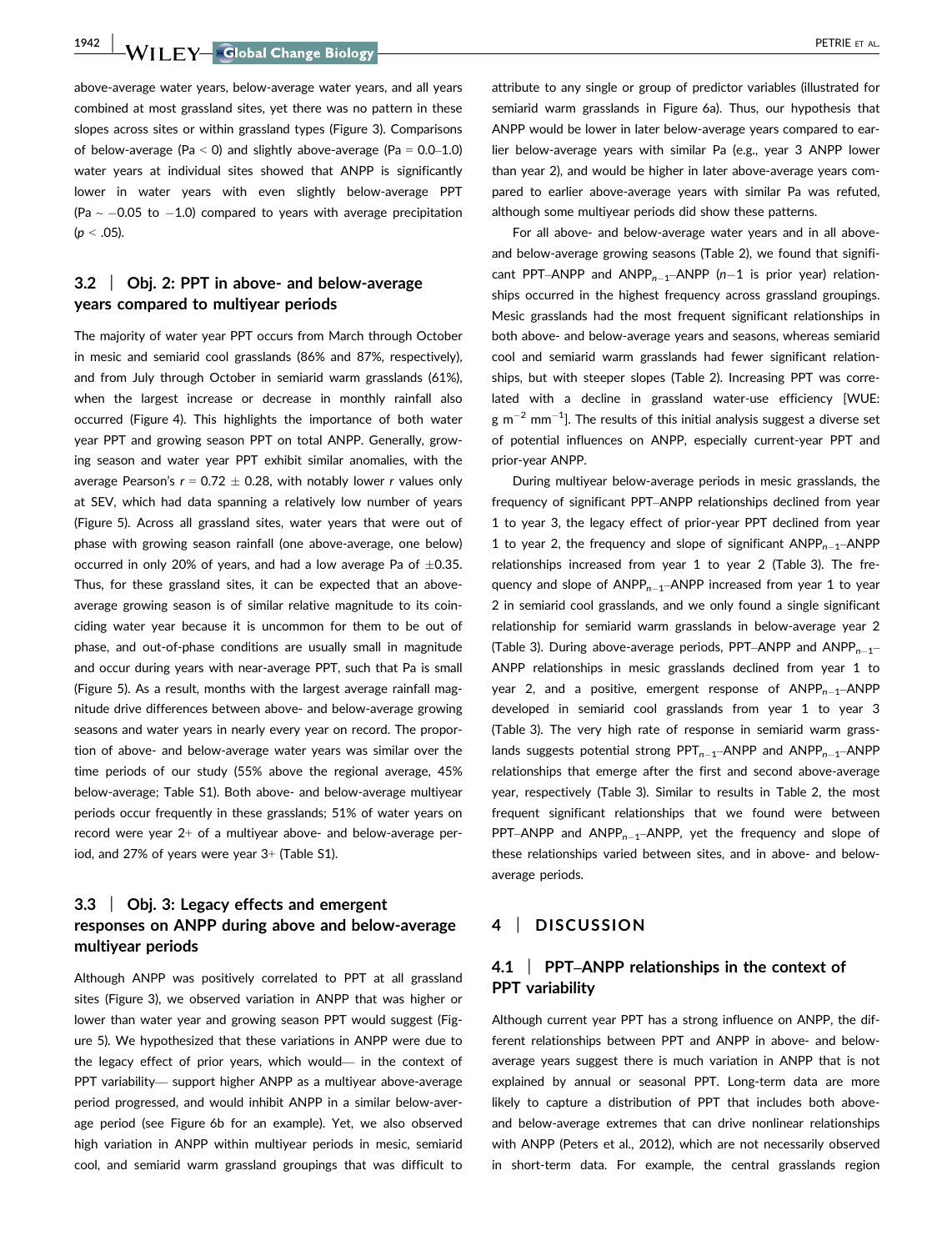

FIGURE 3 Scatterplots of aboveground net primary production [ANPP:  $g/m^2$ ] and water year precipitation in above-average water years, below-average water years, and all water years for each grassland site. All regressed relationships are significant at  $\frac{a}{5}$  $p < .05$ , and were forced through zero [Colour figure can be viewed at wileyonlinelibrary.com]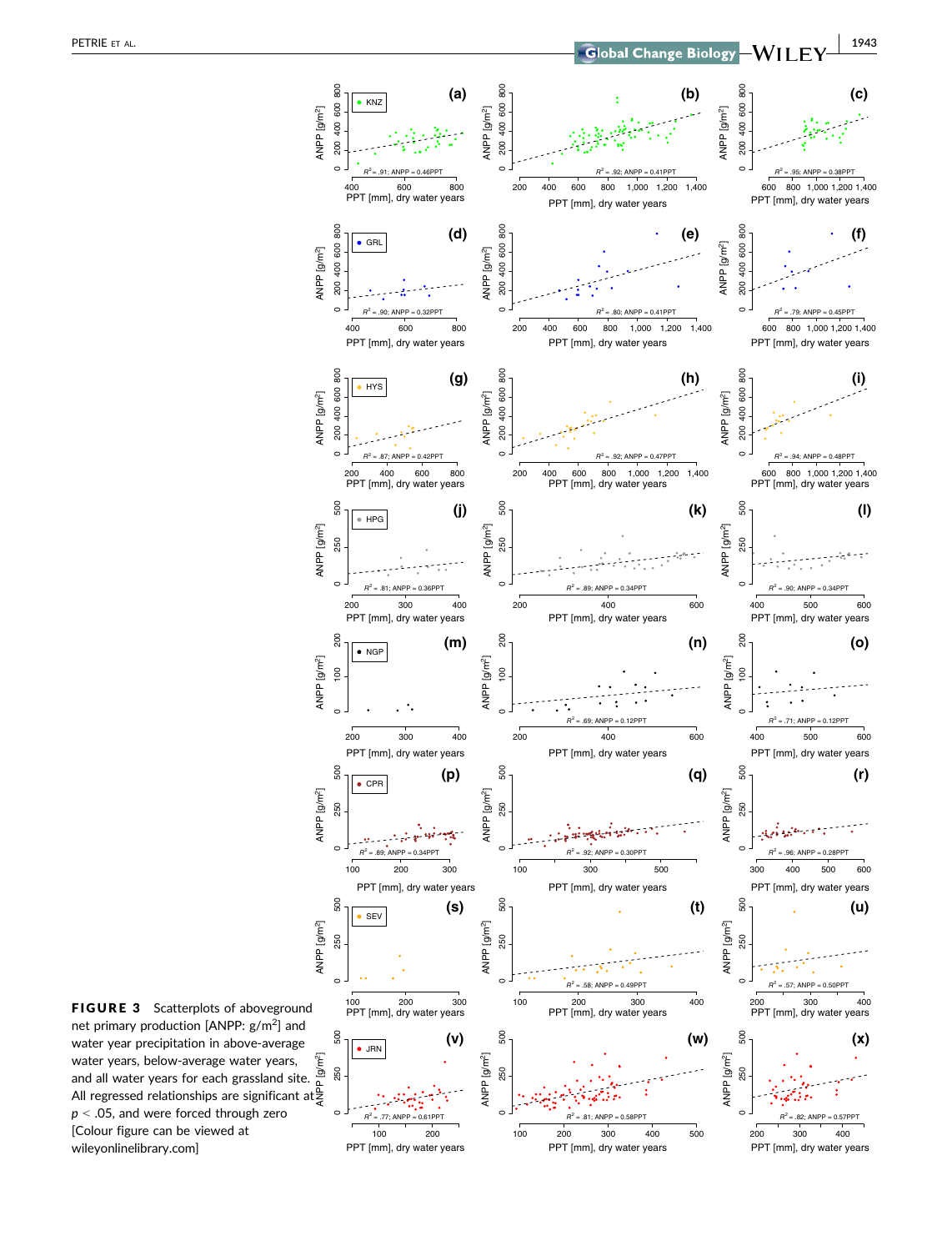

**FIGURE 4** Average difference in monthly precipitation (PPT  $-$  PPT) during much drier (Pa < -1.0) and much wetter (Pa > 1.0) than average average water years for mesic, semiarid cool, and semiarid warm grasslands. Average PPT from long-term site data and US Historical Climatology Network data is shown for each month, and the error bars represent one standard deviation in monthly PPT [Colour figure can be viewed at wileyonlinelibrary.com]

experiences multiyear drought ca. every 20–30 years (1930s, 1950s, 1960s–1970s, and early 2000s) that reduces plant growth and production (e.g., Knapp et al., 2015), and is reflected in longterm data collected across this region, but that may not be part of a qualitative estimate or a short-term sample period.

In general, above-average periods in all grassland types are shorter in duration (3–5 years) than below-average ones (3– 10 years), similar to results found in arid grasslands (Peters et al., 2014), and multiyear periods of both type are more frequent than we expected. Multiyear above-average periods of 4+ years are less frequent than below-average periods, but  $2+$  year above-average periods are more frequent than below-average periods of similar duration. Although these periods are not easy to predict in a temporal sense, their effect on seasonal rainfall patterns was somewhat uniform (the wettest months experienced the greatest deviation in total rainfall), yet the positive effects of above-average conditions on grassland productivity may take longer to be realized compared to negative impacts of below-average conditions (Peters et al., 2014).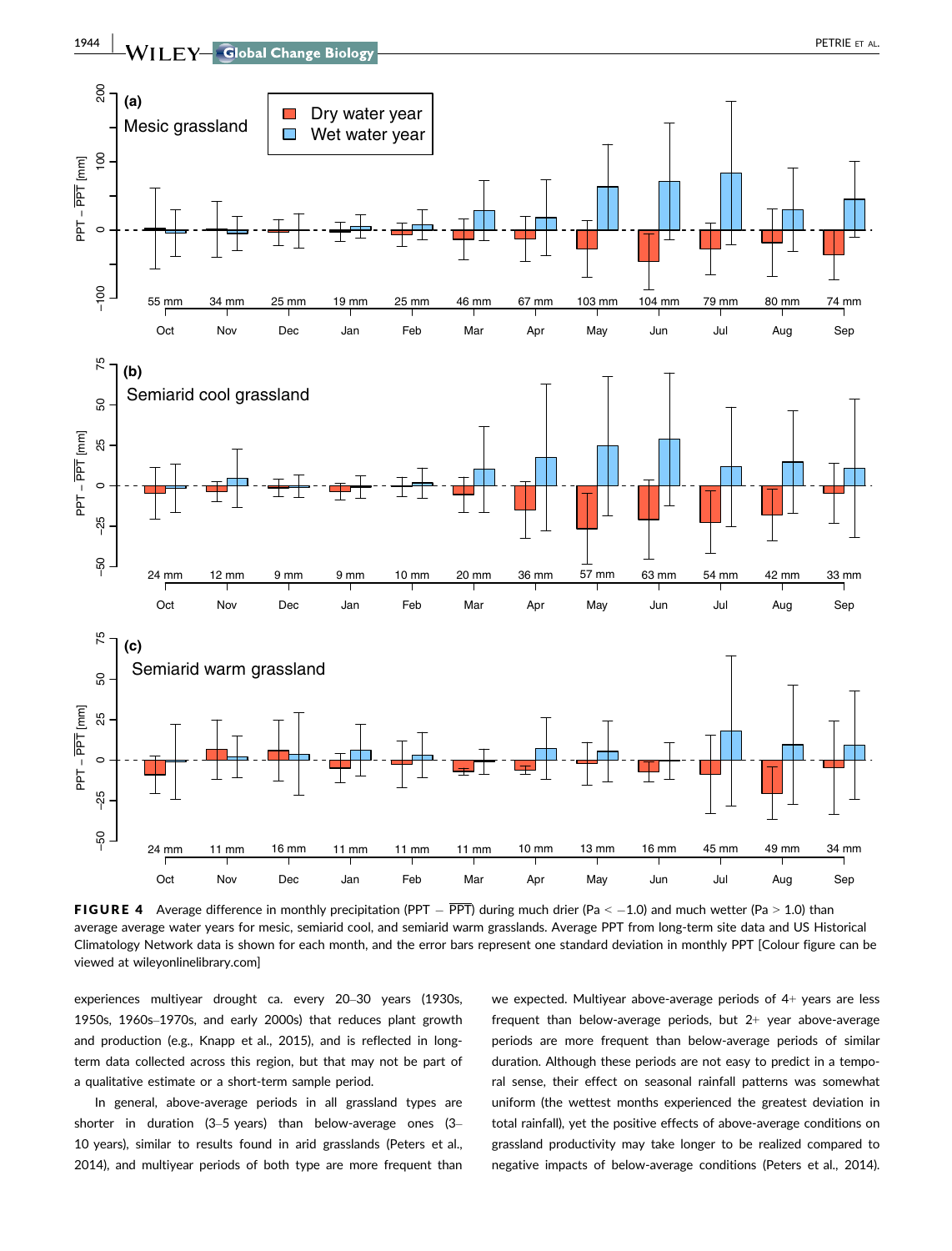

**FIGURE 5** Aboveground net primary productivity [ANPP:  $g/m^2$ ] plotted against water year PPT anomaly [Pa: (PPT –  $\overline{PPT}$ )/ $\sigma_{\text{PPT}}^2$ ] and growing season Pa for each grassland site. Pearson's r is provided for each site and is based on the 1:1 line. The ANPP scale differs between sites [Colour figure can be viewed at wileyonlinelibrary.com]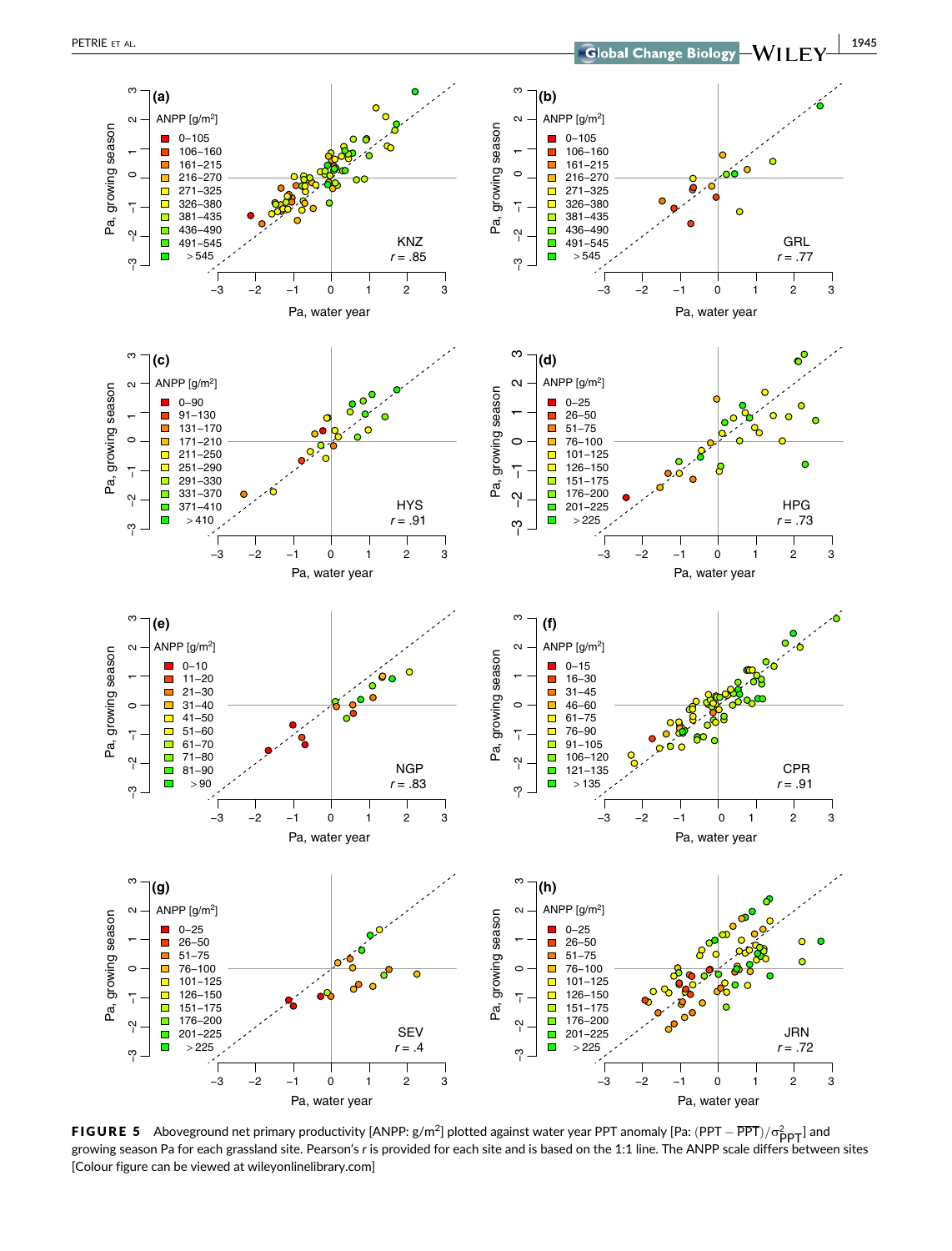

**FIGURE 6** Aboveground net primary productivity [ANPP:  $g/m^2$ ] and water year precipitation anomaly [Pa: (PPT –  $\overline{PPT}$ ) for  $\overline{PPT}$ ] for multiyear periods of above- and below-average water year precipitation for semiarid warm grasslands (JRN, SEV; Panel a). The dotted lines between points illustrate the temporal trace of Pa and ANPP in each individual period. The inset (Panel b) illustrates an ideal multiyear period of above-average PPT at JRN from 2004 to 2008 that supports our hypothesis, where the area bounded by the rectangle highlights three years with similar PPT, but increasing ANPP with the length of the period [Colour figure can be viewed at wileyonlinelibrary.com]

| <b>Grassland type</b>        | <b>ANPP and PPT</b> | <b>WUE and PPT</b>            | ANPP and $PPT_{n-1}$ | WUE and $PPT_{n-1}$ | ANPP and $ANPP_{n-1}$ |
|------------------------------|---------------------|-------------------------------|----------------------|---------------------|-----------------------|
| Below-average water year     |                     |                               |                      |                     |                       |
| Mesic                        | 0.36(0.51)          | ns                            | 0.07(0.15)           | ns                  | ns                    |
| Semiarid cool                | ns                  | ns                            | ns                   | ns                  | 0.08(0.25)            |
| Semiarid warm                | 0.12(0.63)          | ns                            | ns                   | ns                  | ns                    |
| Below-average growing season |                     |                               |                      |                     |                       |
| Mesic                        | 0.21(0.52)          | $0.07$ (-8.8e <sup>-4</sup> ) | 0.11(0.21)           | 0.06 $(4.5e^{-4})$  | 0.11(0.28)            |
| Semiarid cool                | ns                  | 0.20 $(-3.3e^{-3})$           | ns                   | ns                  | 0.15(0.33)            |
| Semiarid warm                | ns                  | $0.11$ (-7.2e <sup>-3</sup> ) | ns                   | ns                  | ns                    |
| Above-average water year     |                     |                               |                      |                     |                       |
| Mesic                        | 0.09(0.20)          | 0.11 $(-2.3e^{-4})$           | ns                   | ns                  | 0.14(0.35)            |
| Semiarid cool                | 0.12(0.27)          | ns                            | ns                   | ns                  | 0.20(0.46)            |
| Semiarid warm                | 0.09(0.63)          | ns                            | ns                   | ns                  | 0.06(0.31)            |
| Above-average growing season |                     |                               |                      |                     |                       |
| Mesic                        | 0.13(0.37)          | ns                            | ns                   | ns                  | 0.08(0.30)            |
| Semiarid cool                | ns                  | $0.05$ (-6.9e <sup>-4</sup> ) | ns                   | ns                  | 0.17(0.50)            |
| Semiarid warm                | 0.15(0.76)          | ns                            | ns                   | ns                  | ns                    |

**TABLE 2**  $R^2$  correlation statistic and slope of correlation line (in parenthesis) for all above- and below-average water years and growing seasons compared to current and prior-year ( $n-1$ ) conditions for mesic, semiarid cool, and semiarid warm grassland types

Prior years include both above- and below-average water years and growing seasons. WUE is water-use efficiency [ANPP/PPT]. To compare legacies to current-year relationships, regressions were not forced through the origin. All reported values are significant at  $p < .05$ .

Fine-scale, daily to weekly patterns of rainfall play an important role in shaping grassland productivity at some sites as well (Byrne, Lauenroth, & Adler, 2013; Heisler-White et al., 2009). We expect that interannual patterns of grassland productivity are influenced by multiple, site-specific precipitation conditions including the timing of precipitation at daily timescales, the magnitude of precipitation on weekly to monthly to seasonal timescales, the duration of aboveand below-average periods of years, and also the pattern and frequency of these periods and the time interval between them.

# 4.2 | Legacy effects and emergent responses in grasslands

Variation in PPT–ANPP for grassland types and for individual grassland sites portends to influences on grassland ANPP that are not solely captured by year-to-year variation in rainfall, such as legacies. The legacy effects of prior-year conditions on grassland productivity are only beginning to be uncovered and distinguished from additional long-term effects such as grazing (Irisarri et al., 2016), and it is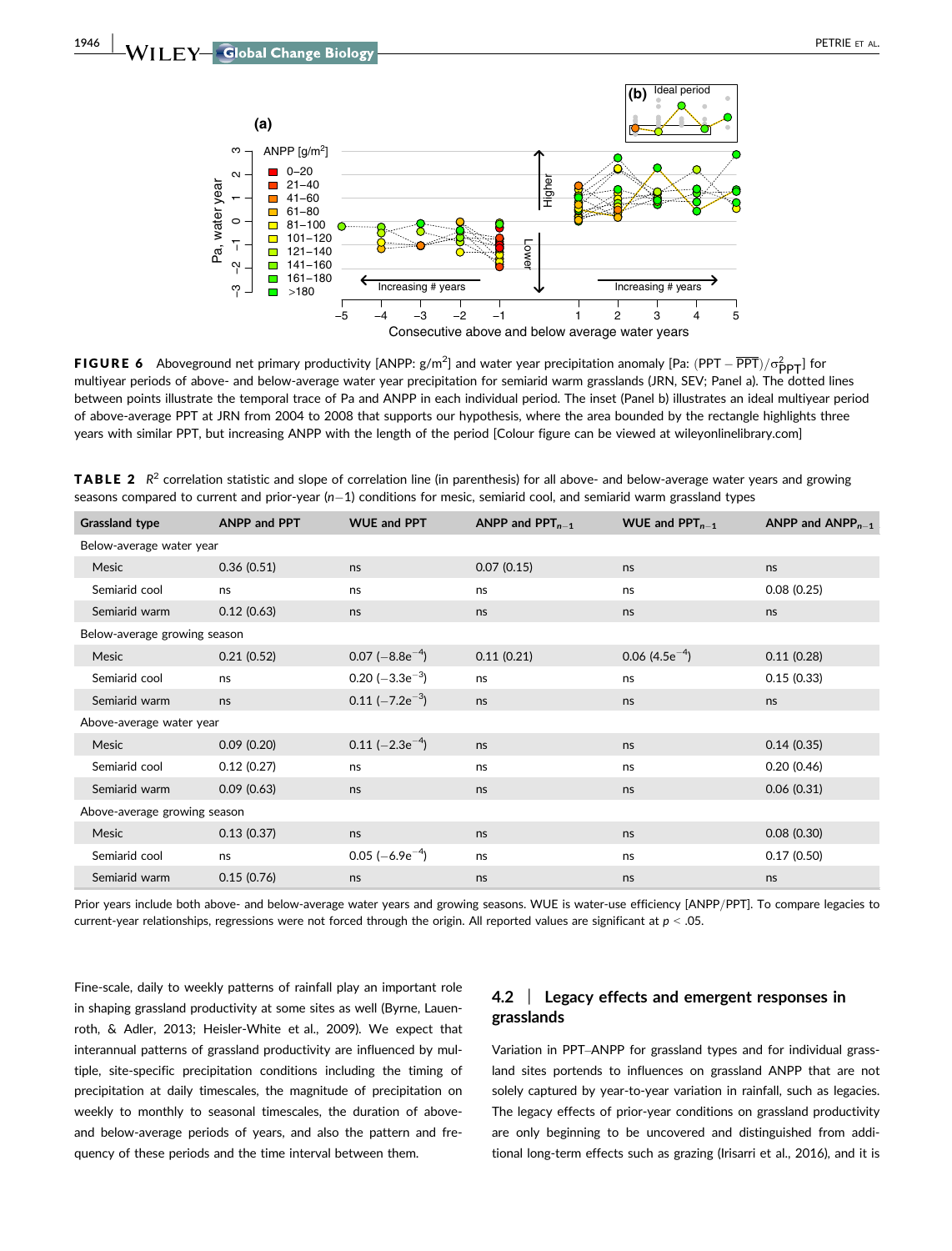TABLE 3 Significant relationships between ANPP and current- and prioryear  $(n-1)$  explanatory variables of PPT and ANPP for each grassland type, summarized for all above- and belowaverage water years and growing seasons that were part of a multiyear period, for water years and growing seasons that were part of a multiyear period of 2 years in length, and for water years and growing seasons that were part of a multiyear period of 3 years in length

| Grassland type, year                        | <b>ANPP and PPT</b>  | ANPP and $PPT_{n-1}$ | ANPP and $ANPP_{n-1}$ |
|---------------------------------------------|----------------------|----------------------|-----------------------|
| Below-average periods (all, 2-year, 3-year) |                      |                      |                       |
| Mesic, $n = 1$                              | $\frac{5}{6}$ (0.60) | $\frac{2}{6}$ (0.34) | $\frac{1}{6}$ (0.32)  |
| Mesic, $n = 2$                              | $\frac{2}{5}$ (0.38) | $\frac{2}{6}$ (0.40) | $\frac{2}{5}$ (0.51)  |
| Mesic, $n = 3$                              | $\frac{1}{2}$ (0.65) | $\frac{0}{2}$        | $\frac{0}{2}$         |
| Semiarid cool, $n = 1$                      | $\frac{0}{4}$        | $\frac{0}{4}$        | $\frac{2}{4}$ (0.43)  |
| Semiarid cool, $n = 2$                      | $\frac{0}{4}$        | $\frac{0}{4}$        | $\frac{3}{4}$ (0.71)  |
| Semiarid warm, $n = 1$                      | $\frac{0}{4}$        | $\frac{0}{4}$        | $\frac{0}{4}$         |
| Semiarid warm, $n = 2$                      | $\frac{0}{4}$        | $\frac{1}{4}$ (0.78) | $\frac{0}{4}$         |
| Semiarid warm, $n = 3$                      | $\frac{0}{2}$        | $\frac{0}{2}$        | $\frac{0}{2}$         |
| Above-average periods (all, 2-year, 3-year) |                      |                      |                       |
| Mesic, $n = 1$                              | $\frac{4}{4}$ (0.48) | $\frac{0}{4}$        | $\frac{2}{4}$ (0.38)  |
| Mesic, $n = 2$                              | $\frac{1}{4}$ (0.65) | $\frac{0}{4}$        | $\frac{0}{4}$         |
| Mesic, $n = 3$                              | $\frac{0}{1}$        | $\frac{0}{1}$        | $\frac{0}{1}$         |
| Semiarid cool, $n = 1$                      | $\frac{1}{6}$ (0.54) | $\frac{0}{6}$        | $\frac{1}{6}$ (0.49)  |
| Semiarid cool, $n = 2$                      | $\frac{0}{6}$        | $\frac{1}{6}$ (0.27) | $\frac{6}{5}$ (0.59)  |
| Semiarid cool, $n = 3$                      | $\frac{2}{4}$ (0.36) | $\frac{0}{4}$        | $\frac{2}{4}$ (0.56)  |
| Semiarid warm, $n = 1$                      | $\frac{0}{6}$        | $\frac{0}{6}$        | $\frac{1}{6}$ (0.80)  |
| Semiarid warm, $n = 2$                      | $\frac{0}{6}$        | $\frac{1}{6}$ (2.79) | $\frac{0}{6}$         |
| Semiarid warm, $n = 3$                      | $\frac{0}{2}$        | $\frac{0}{2}$        | $\frac{1}{2}$ (1.24)  |

Summary statistics include the proportion of significant relationships for the above periods (up to six total), and the average slope of this relationship. Grassland types and periods that are not shown did not contain enough observations for analysis. To compare legacies to current-year relationships, regressions were not forced through the origin.

not yet clear how they vary across different grassland types and time intervals. For example, Reichmann, Sala and Peters (2013a) found that prior-year density of living grass meristems accounted for as much as 40% of year-to-year variability in ANPP in a Chihuahuan Desert grassland, and Petrie, Collins, and Litvak (2015) found that reductions in nutrient production and meristem density may delay the recovery of grassland ANPP following drought in a similar desert grassland. Conversely, Sternberg et al. (2016) found only weak relationships between nonpeak seasonal grassland productivity and prior-year PPT over two decades in a Mediterranean grassland– shrubland ecosystem. Our results support the prior-year legacy effect of ANPP on productivity in both above- and below-average years for multiple grassland types, and prior-year production was in some cases more important than amount of rainfall following the first year of a multiyear above- or below-average rainfall period. In addition, relationships of ANPP to current year PPT and prior-year legacies changed throughout sequences of above- and below-average years, and new emergent responses that both supported and limited ANPP became significant. Changing legacy and emergent responses during multiyear periods indicates a shift in grassland responsiveness to external drivers that may explain some of the variability observed in PPT–ANPP relationships, and we propose that further site-based research on the legacy effect of productivity is warranted.

# 4.3 | Climate, ecological boundaries, and multiyear above- and below-average periods

Climate change projections for North America call for slightly reduced annual PPT in the southwestern and southern grasslands region, and slightly higher annual PPT in the central and northern grasslands (IPCC, 2013; Taylor, de Jeu, Guichard, Harris, & Dorigo, 2012), which are expected to have different effects on plant production in these regions. In addition, model simulations suggest that the occurrence of multiseason below-average rainfall periods may increase (Greene & Seager, 2016), and increasing evaporative demand is expected to increase aridity even if annual PPT does not decline (IPCC, 2013). In this context, we found that the decline in PPT required to significantly decrease ANPP is most likely to occur only during specific months that already experience relatively high rainfall— from March through October in mesic and semiarid cool grasslands, and from July through October in semiarid warm grasslands. Increasing average aridity or increased frequency of isolated below-average years may not be ecologically meaningful, however, as grasslands do not often experience degradation due to variability in climate forcings alone, even if their productivity declines (Collins et al., 2017; Hoover, Knapp, & Smith, 2014; Yao, Peters, Havstad, Gibbens, & Herrick, 2006). Instead, we hypothesize that should such climate conditions occur, the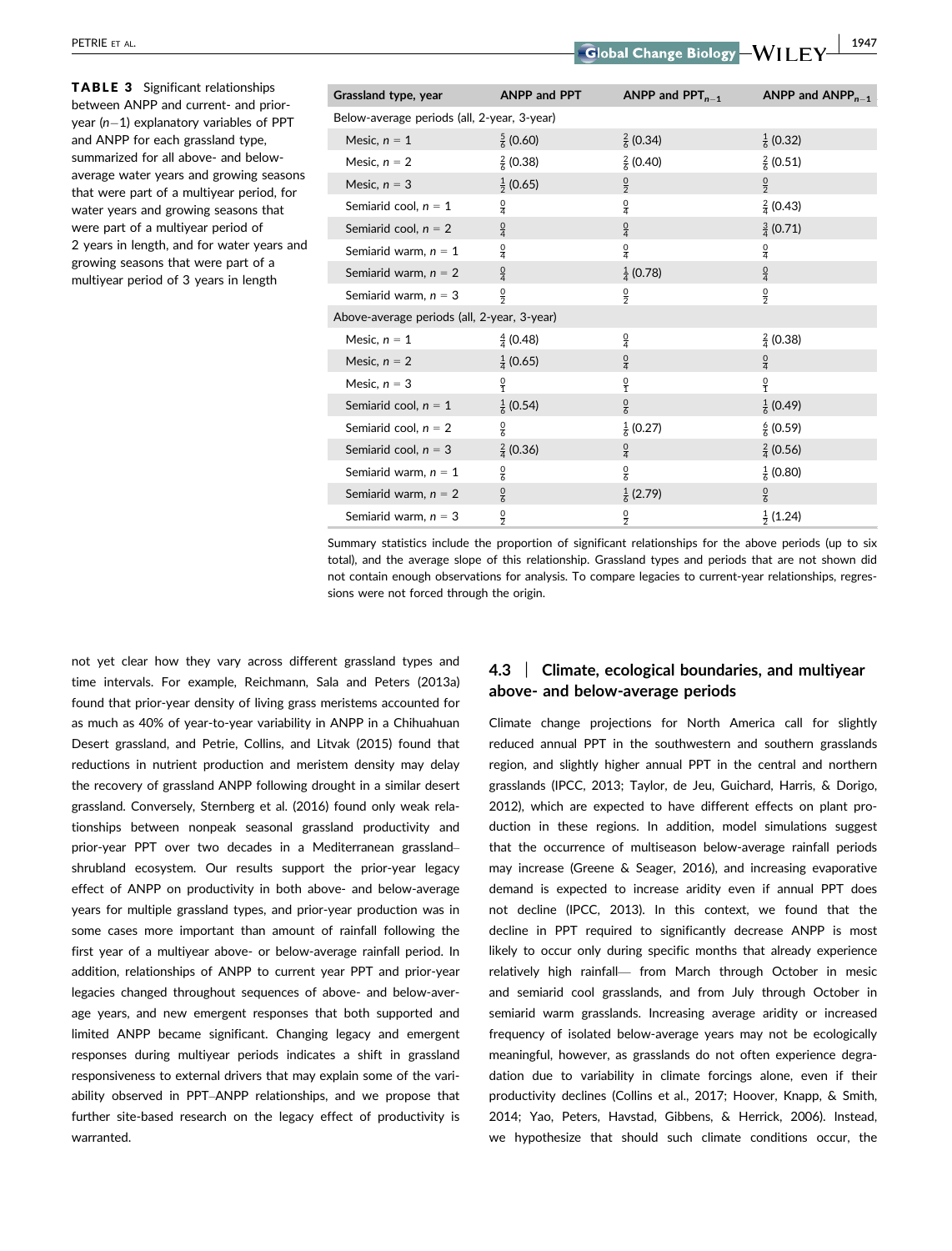1948 WII FY Global Change Biology **| Contract Contract Contract Contract Contract Contract Contract Contract Contract Contract Contract Contract Contract Contract Contract Contract Contract Contract Contract Contract Contr** 

true risk of precipitation-associated climate change in grasslands lies in persistent changes to monthly rainfall that combine to change the frequency and duration of above- and below-average sequences of years, and especially in cases where these changes constitute an increase in precipitation-driven extreme events compared to historical conditions. Our results suggest that above- and below-average periods alter the relationships that govern grassland productivity, from PPT sensitivity to the potentially compounding influence of prior-year ANPP. Thus, an alteration in the frequency, magnitude, and duration of above- and below-average periods would likely instigate a shift in the relationships governing grassland productivity, and in doing so could potentially impose changes in grassland vulnerability to climate in ways that are not fully clear.

Ecosystems are most responsive to external forcings at their geographic boundary, where the local climate conditions may be less favorable for their persistence (Allen & Breshears, 1998; Gosz, 1993). For example, both semiarid warm grasslands and mesic grasslands— which exist at opposite ends of low and high annual PPT in grasslands, respectively— are vulnerable to encroachment by woody plant species and the ecological transition of grasslands to shrublands. This transition results from long-term livestock overgrazing and multiyear drought in arid grasslands (Bestelmeyer et al., 2011), compared to high PPT and reduced incidence of fire in mesic grasslands (Briggs et al., 2005; Knapp et al., 2008). An increase in the frequency of multiyear above- and below-average periods would increase the probability that these periods co-occur with additional site-specific factors and land management decisions, potentially increasing grassland vulnerability to degradation and ecological transitions (Ratajczak et al., 2017). In semiarid warm grasslands, an increase in the number or length of below-average periods would likely increase their vulnerability to desertification, which requires sustained drought combined with additional disturbances such as fire and soil erosion (Moreno-de las Heras, Turnbull, & Wainwright, 2016; Peters, Herrick, Monger, & Huang, 2010; Van Auken, 2009). Conversely, multiyear above-average periods in semiarid warm grasslands promote rapid grass recovery from disturbance and higher productivity that may be sustained for multiple years, thus increasing grass cover and limiting shrub expansion (Drewa, Peters, & Havstad, 2006; Peters et al., 2012). In mesic grasslands, an increase in the frequency of above- and below-average periods could facilitate invasion by woody plant species by supporting their clonal expansion in the case of above-average conditions, and by decreasing fire frequency (Briggs et al., 2005; Ratajczak, Nippert, & Collins, 2012). Conversely, higher levels of precipitation may not cause changes in the composition of herbaceous vegetation unless sustained over multiyear to decadal time periods (Collins et al., 2012; Knapp, Briggs, & Smith, 2012), and it is unclear to what degree and over what time periods nutrient availability may be altered by changes in the rainfall regime across the grasslands of our study (Wilcox et al., 2016). Legacy effects were not observed in below-average years in semiarid warm grasslands and these effects declined over multiple above-average years

in mesic grasslands. We postulate that these declines in legacies occurred because these climatic conditions fall outside the normal range of grassland functioning. Therefore, for semiarid warm and mesic grasslands specifically, an increase in the frequency of multiyear above- and below-average periods may constitute a shift away from the climatic conditions that favor their persistence. Although below-average rainfall periods and loss of productivity may increase grassland vulnerability to other factors, such as woody plant encroachment, the effects of multiyear above-average periods are likely to be positive in degraded arid ecosystems and provide opportunities for grass recovery (Peters et al., 2012), but additional factors may influence more mesic grassland communities under similar above-average conditions.

## 5 | CONCLUSIONS

We used a unique set of long-term observations of ANPP and PPT from eight grassland sites to examine relationships between these variables during multiyear above- or below-average PPT periods throughout the central grasslands region, and to investigate variability in ANPP responses to above- and below-average PPT for mesic, semiarid cool, and semiarid warm grassland types. We found differences in PPT–ANPP relationships in above- and below-average years, and especially variation in ANPP not explained by PPT totals that likely are attributed to legacy effects. The correlation between ANPP and current- and prior-year conditions changed from year to year throughout multiyear periods, with some legacy effects declining, and new responses emerging. Most importantly, the influence of prior-year ANPP often increased with the length of both above- and below-average multiyear periods, whereas the influence of the amount of currentyear PPT declined. Multiyear periods occurred more frequently at these sites than we expected (~51% of years), and the distribution of monthly and seasonal PPT was relatively uniform in wet and dry years. This suggests that these periods are frequent, have multiyear effects, and may explain some of the variability observed in PPT–ANPP relationships. Although it is not fully clear how a directional change in the frequency of above- and belowaverage years could impose a persistent change in grassland ANPP, our results emphasize the importance of legacy effects on productivity for sequences of above- vs. below-average years.

## ACKNOWLEDGMENTS

This research was funded by National Science Foundation grants to New Mexico State University for the Jornada Basin Long Term Ecological Research Program (DEB 12-35828), to The University of New Mexico for the Sevilleta Long Term Ecological Research Program (DEB 1545288), and to Kansas State University for the Konza Prairie Long Term Ecological Research Program (DEB 1440484). We thank the USDA-ARS for ongoing support to the Northern Great Plains Research Laboratory (CRIS 3064-21310-002-00D) the Grazinglands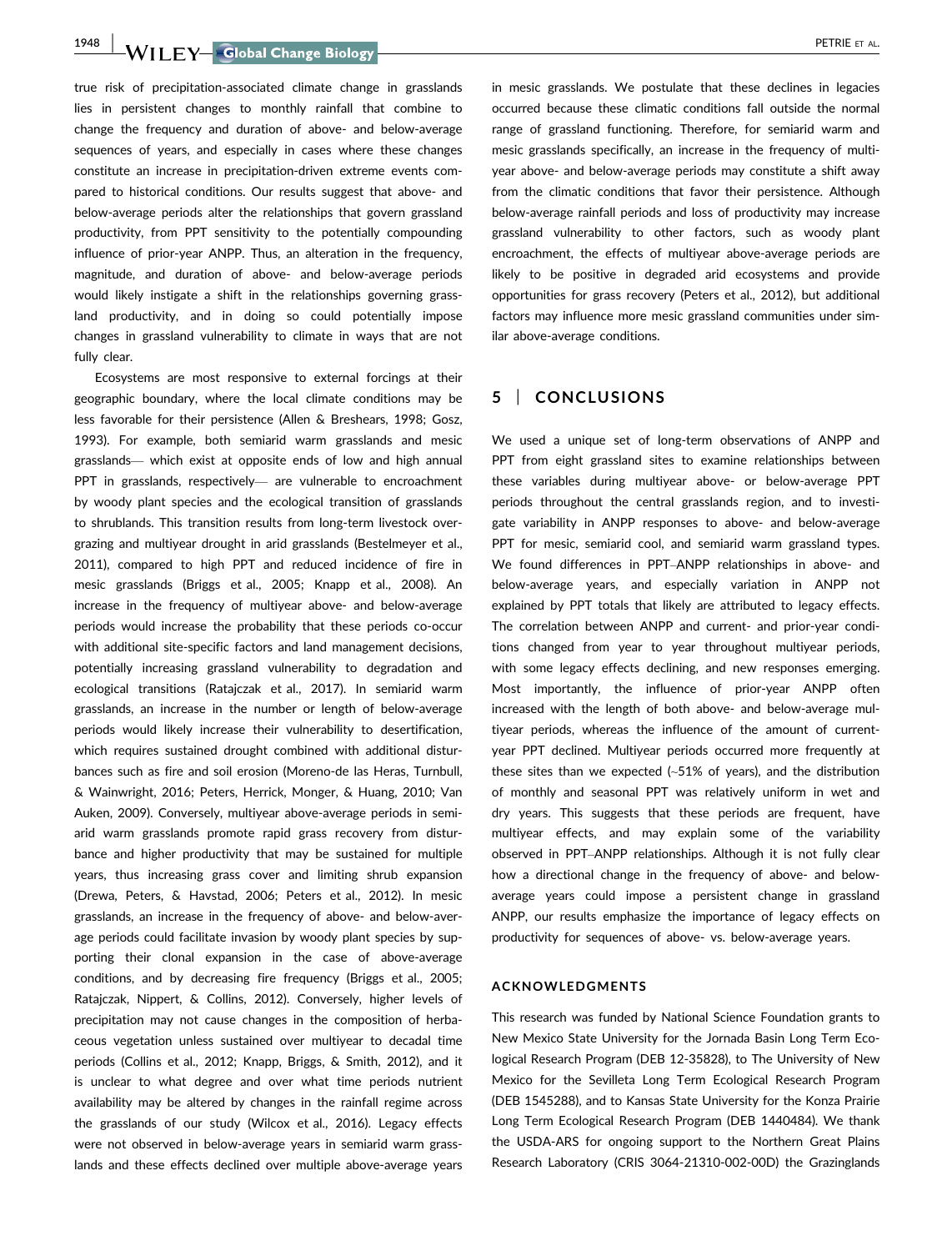Research Laboratory (CRIS 3070-13000-012-00D), and the Central Plains Experimental Range (CRIS 3012-21610-001-00D).

#### CONFLICT OF INTEREST

The authors declare no conflict of interest.

## ORCID

Matthew D. Petrie **http://orcid.org/0000-0001-5532-8829** 

#### REFERENCES

- Allen, C., & Breshears, D. (1998). Drought-induced shift of a forestwoodland ecotone: Rapid landscape response to climate variation. Proceedings of the National Academy of Sciences of the United States of America, 95, 14839–14842. [https://doi.org/10.1073/pnas.95.25.](https://doi.org/10.1073/pnas.95.25.14839) [14839](https://doi.org/10.1073/pnas.95.25.14839)
- Anderson, J., Ellis, M., von Dohlen, C., & Romme, W. (2004). After the fires: Establishment, growth, and survival of lodgepole pine in the first decade. New Haven, CT: Yale University Press.
- Angert, A., Biraud, S., Bonfils, C., Henning, C. C., Buermann, W., Pinzon, J., ... Fung, I. (2005). Drier summers cancel out the  $CO<sub>2</sub>$  uptake enhancement induced by warmer springs. PNAS, 102(31), 10823– 10827.<https://doi.org/10.1073/pnas.0501647102>
- Bestelmeyer, B. T., Ellison, A. M., Fraser, W. R., Gorman, K. B., Holbrook, S. J., Laney, C. M., ... Schmitt, R. (2011). Analysis of abrupt transitions in ecological systems. Ecosphere, 2, 1–26. [https://doi.org/10.](https://doi.org/10.1890/es11%e2%8000216.1) [1890/es11](https://doi.org/10.1890/es11%e2%8000216.1)–00216.1
- Briggs, J., Knapp, A., Blair, J., Heisler, J., Hoch, G., Lett, M., & McCarron, J. (2005). An ecosystem in transition: Causes and consequences of the conversion of mesic grassland to shrubland. BioScience, 55, 243–254. [https://doi.org/10.1641/0006-3568\(2005\) 055\[0243:AEITCA\]2.0.CO;2](https://doi.org/10.1641/0006-3568(2005) 055[0243:AEITCA]2.0.CO;2)
- Buis, G. M., Blair, J. M., Burkepile, D. E., Burns, C. E., Chamberlain, A. J., Chapman, P. L., ... Smith, M. D. (2009). Controls of aboveground net primary productivity in mesic savanna grasslands: An inter-hemispheric comparison. Ecosystems, 12, 982–995. [https://doi.org/10.](https://doi.org/10.1007/s10021%e2%80009%e2%809273%e2%801) [1007/s10021](https://doi.org/10.1007/s10021%e2%80009%e2%809273%e2%801)–009–9273–1
- Byrne, K. M., Lauenroth, W. K., & Adler, P. B. (2013). Contrasting effects of precipitation manipulations on production in two sites within the central grassland region, USA. Ecosystems, 16, 1039–1051. [https://d](https://doi.org/10.1007/s10021-013-9666-z) [oi.org/10.1007/s10021-013-9666-z](https://doi.org/10.1007/s10021-013-9666-z)
- Collins, S. L., Belnap, J., Grimm, N. B., Rudgers, J. A., Dahm, C. N., D'odorico, P., ... Sinsabaugh, R. L. (2014). A multi-scale, hierarchical model of pulse dynamics in aridland ecosystems. Annual Review of Ecology, Evolution and Systematics, 45, 397–419. [https://doi.org/10.](https://doi.org/10.1146/annurev%e2%80ecolsys%e2%80120213%e2%80091650) [1146/annurev](https://doi.org/10.1146/annurev%e2%80ecolsys%e2%80120213%e2%80091650)–ecolsys–120213–091650
- Collins, S. L., Fargione, J. E., Crenshaw, C. L., Nonaka, E., Elliott, J. R., Xia, Y., & Pockman, W. T. (2010). Rapid plant community responses during the summer monsoon to nighttime warming in a northern Chihuahuan Desert grassland. Journal of Arid Environments, 74, 611–617. <https://doi.org/10.1016/j.jaridenv.2009.10.005>
- Collins, S. L., Koerner, S. E., Plaut, J. A., Okie, J. G., Brese, D., Calabrese, L. B., ... Nonaka, E. (2012). Stability of tallgrass prairie during a 19 year increase in growing season precipitation. Functional Ecology, 26, 1450–1459. [https://doi.org/10.1111/j.1365](https://doi.org/10.1111/j.1365%e2%802435.2012.01995.x)–2435.2012.01995.x
- Collins, S., Rudgers, J., Chung, Y., Maurer, G., Moore, D., & Muldavin, E. (2017). Climate sensitivity functions and net primary productivity: A framework for incorporating climate mean and variability. Ecology, in press.<https://doi.org/10.1002/ecy.2136>
- Drewa, P., Peters, D., & Havstad, K. (2006). Population and clonal level responses of a perennial grass following fire in the northern

Chihuahuan Desert. Oecologia, 150, 29–39. [https://doi.org/10.1007/](https://doi.org/10.1007/s00442-006-0502-4) [s00442-006-0502-4](https://doi.org/10.1007/s00442-006-0502-4)

- Easterling, D., Meehl, G., Parmesan, C., Changnon, S., Karl, T., & Mearns, L. (2000). Climate extremes: Observations, modeling, and impacts. Science, 289, 2068–2074. [https://doi.org/10.1126/science.289.5487.](https://doi.org/10.1126/science.289.5487.2068) [2068](https://doi.org/10.1126/science.289.5487.2068)
- Fierer, N., & Schimel, J. (2002). Effects of drying-rewetting frequency on soil carbon and nitrogen transformations. Soil Biology & Biochemistry, 34, 777–787. [https://doi.org/10.1016/S0038-0717\(02\)00007-X](https://doi.org/10.1016/S0038-0717(02)00007-X)
- Flanagan, L., & Adkinson, A. (2011). Interacting controls on productivity in a northern Great Plains grassland and implications for response to ENSO events. Global Change Biology, 17, 3293–3311. [https://doi.org/](https://doi.org/10.1111/j.1365-2486.2011.02461.x) [10.1111/j.1365-2486.2011.02461.x](https://doi.org/10.1111/j.1365-2486.2011.02461.x)
- Gang, C., Zhou, W., Wang, Z., Chen, Y., Li, J., Chen, J., ... Groisman, P. Y. (2015). Comparative assessment of grassland NPP dynamics in response to climate change in China, North America, Europe and Australia from 1981 to 2010. Journal of Agronomy and Crop Science, 201, 57–68.<https://doi.org/10.1111/jac.12088>
- Gherardi, L., & Sala, O. (2015). Enhanced interannual precipitation variability increases plant functional diversity that in turn ameliorates negative impact on productivity. Ecology Letters, 18, 1293–1300. <https://doi.org/10.1111/ele.12523>
- Gosz, J. R. (1993). Ecotone hierarchies. Ecological Applications, 3, 369– 376.<https://doi.org/10.2307/1941905>
- Greene, A., & Seager, R. (2016). Categorical representation of North American precipitation projections. Scientific Reports, 6, 23888. <https://doi.org/10.1038/srep23888>
- Gutzler, D., & Robbins, T. (2011). Climate variability and projected change in the western United States: Regional downscaling and drought statistics. Climate Dynamics, 37, 835–849. [https://doi.org/10.](https://doi.org/10.1007/s00,382-010-0838-7) [1007/s00,382-010-0838-7](https://doi.org/10.1007/s00,382-010-0838-7)
- Heisler-White, J. L., Blair, J. M., Kelly, E. F., Harmoney, K., & Knapp, A. K. (2009). Contingent productivity responses to more extreme rainfall regimes across a grassland biome. Global Change Biology, 15, 2894– 2904.<https://doi.org/10.1111/j.1365-2486.2009.01961.x>
- Hermance, J., Sulieman, H., & Mustafa, A. (2016). Predicting intra-seasonal fluctuations of NDVI phenology from daily rainfall in the East Sahel: A simple linear reservoir model. International Journal of Remote Sensing, 37, 3293–3321. [https://doi.org/10.1080/01431161.2016.](https://doi.org/10.1080/01431161.2016.1196841) [1196841](https://doi.org/10.1080/01431161.2016.1196841)
- Hoover, D., Knapp, A., & Smith, M. (2014). Resistance and resilience of a grassland ecosystem to climate extremes. Ecology, 95, 2646–2656. <https://doi.org/10.1890/13-2186.1>
- Hoover, D., & Rogers, B. (2016). Not all droughts are created equal: The impacts of interannual drought pattern and magnitude on grassland carbon cycling. Global Change Biology, 22, 1809–1820. [https://doi.](https://doi.org/10.1111/gcb.13161) [org/10.1111/gcb.13161](https://doi.org/10.1111/gcb.13161)
- Hufkens, K., Keenan, T. F., Flanagan, L. B., Scott, R. L., Bernacchi, C. J., Joo, E., ... Richardson, A. D. (2016). Productivity of North American grasslands is increased under future climate scenarios despite rising aridity. Nature Climate Change, 6, 710–714. [https://doi.org/10.1038/](https://doi.org/10.1038/nclimate2942) [nclimate2942](https://doi.org/10.1038/nclimate2942)
- Hulett, G., & Tomanek, G. (1969). Forage production on a clay upland range site in western Kansas. Journal of Range Management, 22, 270– 276.<https://doi.org/10.2307/3895931>
- IPCC (2013). Climate change 2013: I. The physical science basis, London, UK: Cambridge University Press.
- Irisarri, J. N. G., Derner, J., Porensky, L., Augustine, D., Reeves, J., & Mueller, K. (2016). Grazing intensity differentially regulates ANPP response to precipitation in North American semiarid grasslands. Ecological Applications, 26, 1370–1380. [https://doi.org/10.1890/15](https://doi.org/10.1890/15%e2%801332)– [1332](https://doi.org/10.1890/15%e2%801332)
- Jones, S., Collins, S., Blair, J., Smith, M., & Knapp, A. (2016). Altered rainfall patterns increase forb abundance and richness in native tallgrass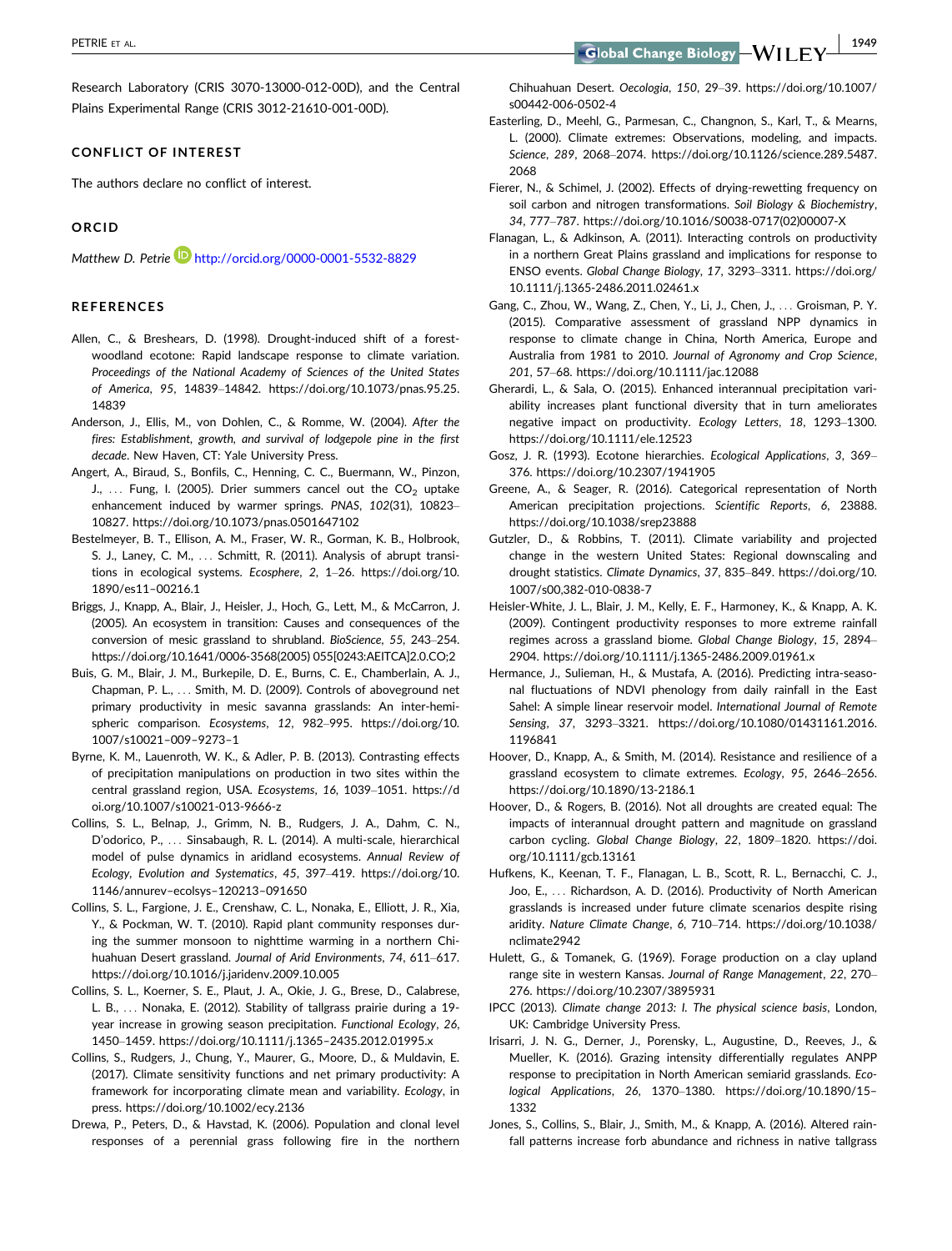**1950 | WII FY Global Change Biology | Alternative Control Control Control Control Control Control Control Control Control Control Control Control Control Control Control Control Control Control Control Control Control Con** 

prairie. Scientific Reports, 6, 20120. [https://doi.org/10.1038/sre](https://doi.org/10.1038/srep20120) [p20120](https://doi.org/10.1038/srep20120)

- Knapp, A. K., Briggs, J. M., Collins, S. L., Archer, S. R., Bret-Harte, M. S., Ewers, B. E., ... Cleary, M. B. (2008). Shrub encroachment in North American grasslands: Shifts in growth from dominance rapidly alters control of ecosystem carbon inputs. Global Change Biology, 14, 615– 623. [https://doi.org/10.1111/j.1365](https://doi.org/10.1111/j.1365%e2%802486.2007.01512.x)–2486.2007.01512.x
- Knapp, A., Briggs, J., & Koelliker, J. (2001). Frequency and extent of water limitation to primary production in a mesic temperate grassland. Ecosystems, 4, 19–28.<https://doi.org/10.1007/s100210000057>
- Knapp, A., Briggs, J., & Smith, M. (2012). Community stability does not preclude ecosystem sensitivity to chronic resource alteration. Functional Ecology, 26, 1231–1233. [https://doi.org/10.1111/j.1365-2435.](https://doi.org/10.1111/j.1365-2435.2012.02053.x) [2012.02053.x](https://doi.org/10.1111/j.1365-2435.2012.02053.x)
- Knapp, A., Carroll, C., Denton, E., La Pierre, K., Collins, S., & Smith, M. (2015). Differential sensitivity to regional-scale drought in six central US grasslands. Oecologia, 177, 949–957. [https://doi.org/10.1007/](https://doi.org/10.1007/s00442-015-3233-6) [s00442-015-3233-6](https://doi.org/10.1007/s00442-015-3233-6)
- Knapp, A., Ciais, P., & Smith, M. (2016). Reconciling inconsistencies in precipitation-productivity relationships: Implications for climate change. New Phytologist, 214, 41–47. [https://doi.org/10.1111/nph.](https://doi.org/10.1111/nph.14381) [14381](https://doi.org/10.1111/nph.14381)
- Lauenroth, W., Burke, I., & Gutmann, M. (1999). The structure and function of ecosystems in the central North American grassland region. Great Plains Research, 9, 223–259.
- Lauenroth, W., & Sala, O. (1992). Long-term forage production of North-American shortgrass steppe. Ecological Applications, 2, 397–403. <https://doi.org/10.2307/1941874>
- Liang, W., Lü, Y., Zhang, W., Li, S., Jin, Z., Ciais, P., ... Su, H. (2017). Grassland gross carbon dioxide uptake based on an improved model tree ensemble approach considering human interventions: Global estimation and covariation with climate. Global Change Biology, 23, 2720–2742.<https://doi.org/10.1111/gcb.13592>
- McCulley, R. L., Burke, I. C., & Lauenroth, W. K. (2009). Conservation of nitrogen increases with precipitation across a major grassland gradient in the Central Great Plains of North America. Oecologia, 159, 571–581.<https://doi.org/10.1007/s00442-008-1229-1>
- Mendez-Barroso, L. A., Vivoni, E. R., Watts, C. J., & Rodriguez, J. C. (2009). Seasonal and interannual relations between precipitation, surface soil moisture and vegetation dynamics in the North American monsoon region. Journal of Hydrology, 377, 59–70. [https://doi.org/](https://doi.org/10.1016/j.jhydrol.2009.08.009) [10.1016/j.jhydrol.2009.08.009](https://doi.org/10.1016/j.jhydrol.2009.08.009)
- Moreno-de las Heras, M., Turnbull, L., & Wainwright, J. (2016). Seedbank structure and plant-recruitment conditions regulate the dynamics of a grassland-shrubland Chihuahuan ecotone. Ecology, 97, 2303– 2318.<https://doi.org/10.1002/ecy.1446>
- Mueller, K. E., Blumenthal, D. M., Pendall, E., Carrillo, Y., Dijkstra, F. A., Williams, D. G., ... Morgan, J. A. (2016). Impacts of warming and elevated  $CO<sub>2</sub>$  on a semi-arid grassland are non-additive, shift with precipitation, and reverse over time. Ecology Letters, 19, 956–966. <https://doi.org/10.1111/ele.12634>
- Nippert, J., Knapp, A., & Briggs, J. (2006). Intra-annual rainfall variability and grassland productivity: Can the past predict the future? Plant Ecology, 184, 65–74.<https://doi.org/10.1007/s11258-005-9052-9>
- Peters, D., Groffman, P., Nadelhoffer, K., Grimm, N., Collins, S., Michener, W., & Huston, M. (2008). Living in an increasingly connected world: A framework for continental-scale environmental science. Frontiers in Ecology and the Environment, 6, 229–237. [https://doi.org/10.1890/](https://doi.org/10.1890/070098) [070098](https://doi.org/10.1890/070098)
- Peters, D., Havstad, K., Archer, S., & Sala, O. (2015). Beyond desertification: New paradigms for dryland landscapes. Frontiers in Ecology and the Environment, 13, 4–12.<https://doi.org/10.1890/140276>
- Peters, D., Herrick, J., Monger, H., & Huang, H. (2010). Soil-vegetationclimate interactions in arid landscapes: Effects of the North American

monsoon on grass recruitment. Journal of Arid Environments, 74, 618– 623.<https://doi.org/10.1016/j.jaridenv.2009.09.015>

- Peters, D., Yao, J., Browning, D., & Rango, A. (2014). Mechanisms of grass response in grasslands and shrublands during dry or wet periods. Oecologia, 174, 1323–1334.<https://doi.org/10.1007/s00442-013-2837-y>
- Peters, D., Yao, J., & Gosz, J. (2006). Woody plant invasion at a semiarid/arid transition zone: Importance of ecosystem type to colonization and patch expansion. Journal of Vegetation Science, 17, 389–396. <https://doi.org/10.1111/j.1654-1103.2006.tb02459.x>
- Peters, D., Yao, J., Sala, O., & Anderson, J. (2012). Directional climate change and potential reversal of desertification in arid and semiarid ecosystems. Global Change Biology, 18, 151–163. [https://doi.org/10.](https://doi.org/10.1111/j.1365-2486.2011.02498.x) [1111/j.1365-2486.2011.02498.x](https://doi.org/10.1111/j.1365-2486.2011.02498.x)
- Petrie, M. D., Brunsell, N. A., & Nippert, J. B. (2012). Climate change alters growing season flux dynamics in mesic grasslands. Theoretical and Applied Climatology, 107, 427–440. [https://doi.org/10.1007/](https://doi.org/10.1007/s00704-011-0484-y) [s00704-011-0484-y](https://doi.org/10.1007/s00704-011-0484-y)
- Petrie, M. D., Brunsell, N. A., Vargas, R., Collins, S. L., Flanagan, L. B., Hanan, N. P., ... Suyker, A. E. (2016). The sensitivity of carbon exchanges in Great Plains grasslands to precipitation variability. Journal of Geophysical Research: Biogeosciences, 121, 280–294. [https://d](https://doi.org/10.1002/2015jg003205) [oi.org/10.1002/2015jg003205](https://doi.org/10.1002/2015jg003205)
- Petrie, M. D., Collins, S. L., & Litvak, M. E. (2015). The ecological role of small rainfall events in a desert grassland. Ecohydrology, 8, 1614– 1622.<https://doi.org/10.1002/eco.1614>
- R Development Core Team (2016). R: A language and environment for statistical computing, Vienna, Austria: R Foundation for Statistical Computing, pp. ISBN 3–900051–07–0, [http://www.R](http://www.R-project.org)–project.org
- Ratajczak, Z., D'Odorico, P., Collins, S., Bestelmeyer, B., Isbell, F., & Nippert, J. (2017). The interactive effects of press/pulse intensity and duration on regime shifts at multiple scales. Ecological Monographs, 87, 198–218.<https://doi.org/10.1002/ecm.1249>
- Ratajczak, Z., Nippert, J. B., & Collins, S. L. (2012). Woody encroachment decreases diversity across North American grasslands and savannas. Ecology, 93, 697–703.<https://doi.org/10.1890/11-1199.1>
- Reichmann, L., & Sala, O. (2014). Differential sensitivities of grassland structural components to changes in precipitation mediate productivity response in a desert ecosystem. Functional Ecology, 28, 1292– 1298.<https://doi.org/10.1111/1365-2435.12265>
- Reichmann, L. G., Sala, O. E., & Peters, D. P. C. (2013a). Precipitation legacies in desert grassland primary production occur through previous-year tiller density. Ecology, 94, 435–443. [https://doi.org/10.](https://doi.org/10.1890/12-1237.1) [1890/12-1237.1](https://doi.org/10.1890/12-1237.1)
- Reichmann, L. G., Sala, O. E., & Peters, D. P. C. (2013b). Water controls on nitrogen transformations and stocks in an arid ecosystem. Ecosphere, 4, 1–17.<https://doi.org/10.1890/ES12-00263.1>
- Sala, O., Gherardi, L., Reichmann, L., Jobbagy, E., & Peters, D. (2012). Legacies of precipitation fluctuations on primary production: Theory and data synthesis. Philosophical Transactions of the Royal Society B-Biological Sciences, 367, 3135–3144.<https://doi.org/10.1098/rstb.2011.0347>
- Seastedt, T., & Knapp, A. (1993). Consequences of nonequilibrium resource availability across multiple time scales – The transient maxima hypothesis. American Naturalist, 141, 621–633. [https://doi.org/](https://doi.org/10.1086/285494) [10.1086/285494](https://doi.org/10.1086/285494)
- Sternberg, M., Golodets, C., Gutman, M., Perevolotsky, A., Kigel, J., & Henkin, Z. (2016). No precipitation legacy effects on above-ground net primary production and species diversity in grazed Mediterranean grassland: A 21-year experiment. Journal of Vegetation Science, 28, 1– 10.<https://doi.org/10.1111/jvs.12478>
- Taylor, C. M., de Jeu, R. A. M., Guichard, F., Harris, P. P., & Dorigo, W. A. (2012). Afternoon rain more likely over drier soils. Nature, 489, 423– 426.<https://doi.org/10.1038/nature11377>
- Van Auken, O. W. (2009). Causes and consequences of woody plant encroachment into western North American grasslands. Journal of